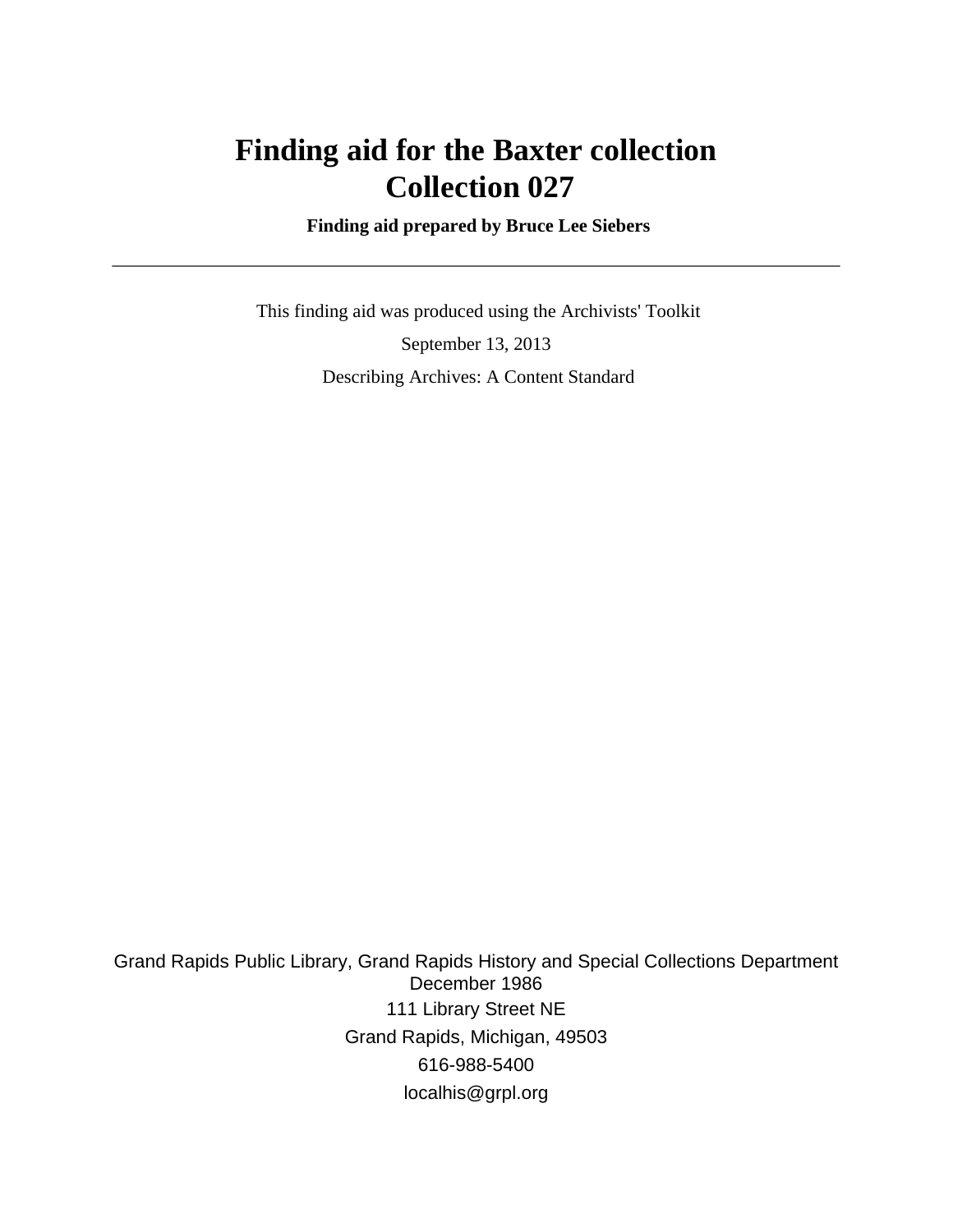# **Table of Contents**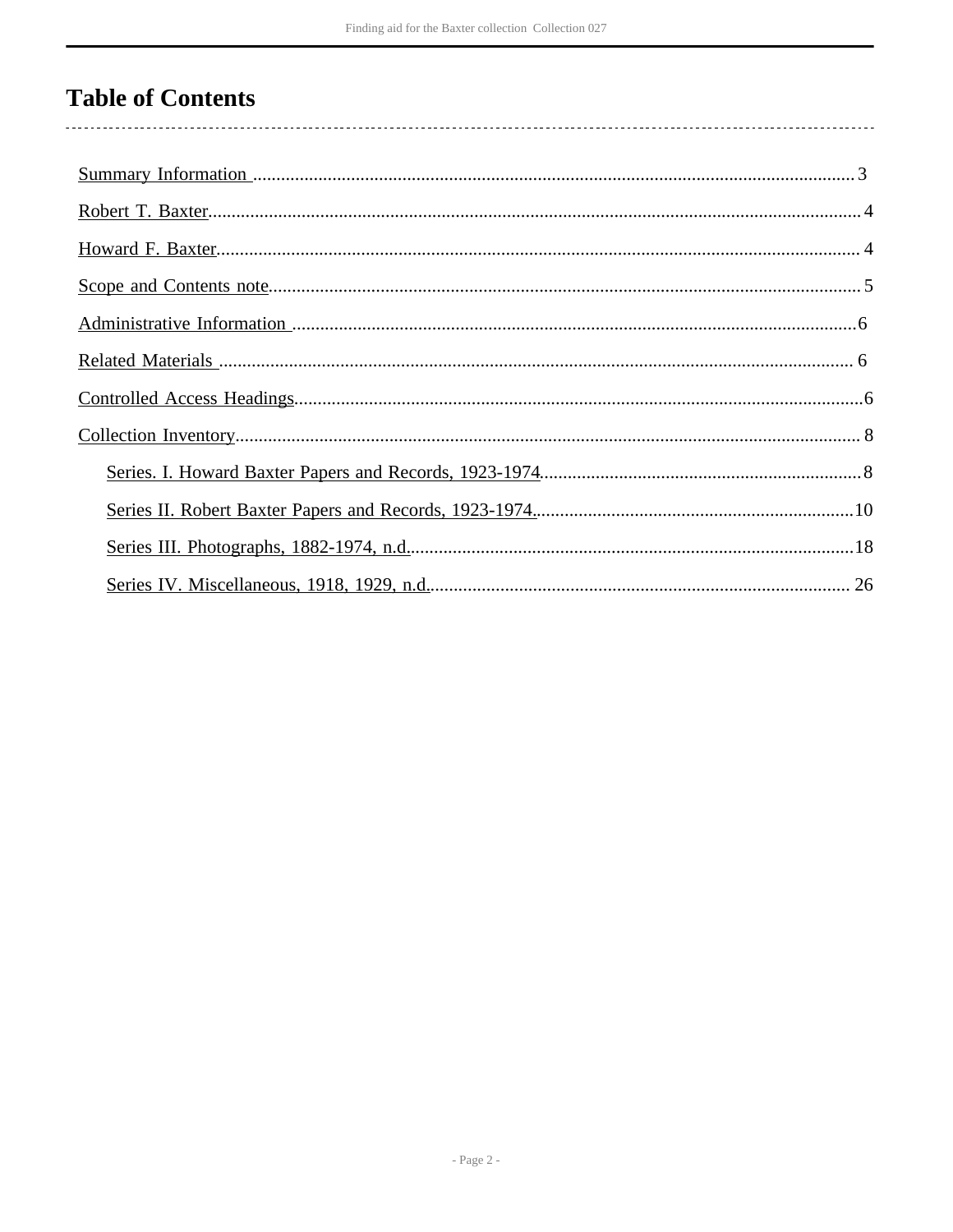# <span id="page-2-0"></span>**Summary Information**

| <b>Repository</b> | Grand Rapids Public Library, Grand Rapids History and Special<br><b>Collections Department</b>                                                                                                                                                                                                                                                                                                                                                                                               |
|-------------------|----------------------------------------------------------------------------------------------------------------------------------------------------------------------------------------------------------------------------------------------------------------------------------------------------------------------------------------------------------------------------------------------------------------------------------------------------------------------------------------------|
| <b>Title</b>      | Howard F. and Robert T. Baxter collection                                                                                                                                                                                                                                                                                                                                                                                                                                                    |
| Date [inclusive]  | 1882-1980                                                                                                                                                                                                                                                                                                                                                                                                                                                                                    |
| <b>Extent</b>     | 6.0 Linear feet Fourteen boxes                                                                                                                                                                                                                                                                                                                                                                                                                                                               |
| Language          | English                                                                                                                                                                                                                                                                                                                                                                                                                                                                                      |
| <b>Abstract</b>   | Howard F. Baxter (1886-1969) and Robert T. Baxter (1913-1975) were<br>the second and third generations of the Baxter family to head the Baxter<br>Laundries Corporation in Grand Rapids, Mich. The collection contains<br>business records and personal papers. The business records relate daily<br>operations and finances and describe the laundry industry. The personal<br>papers relate the state and local political career of Howard Baxter and the<br>navy career of Robert Baxter. |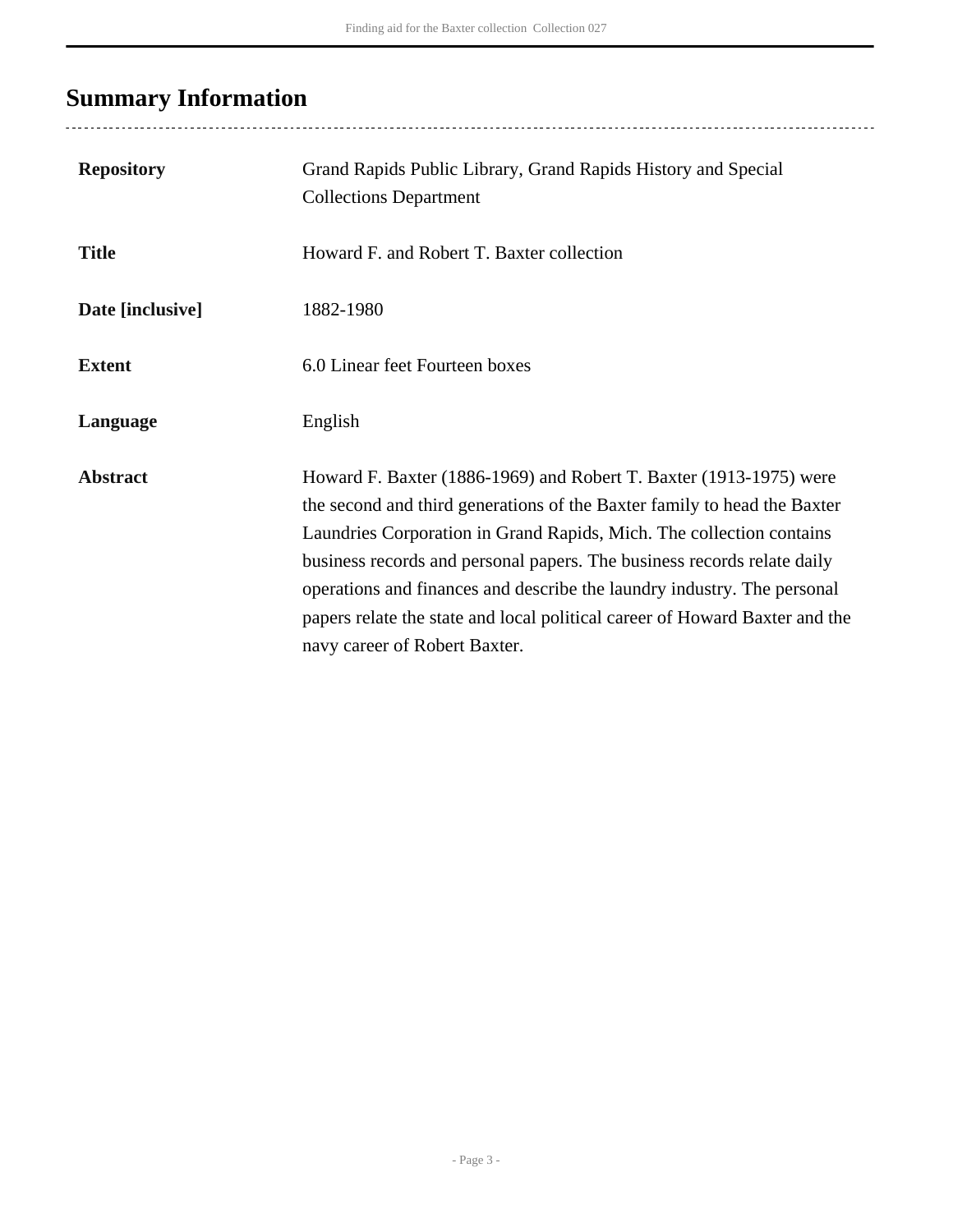# <span id="page-3-0"></span>**Robert T. Baxter**

Robert T. Baxter (1913-1975) was born in Grand Rapids. A lifelong resident of Grand Rapids, he became the third generation of the Baxter family to head the company in 1956. The company went bankrupt in 1974, and in 1975 the City of Grand Rapids acquired ownership.

Robert Baxter graduated from Westminster School at Simsbury, Conn., and the University of Michigan in 1935. After graduating, he joined the family business, becoming division sales manager in 1937 and division manager of the Grand Rapids plant in 1941. In the spring of 1942 he enlisted in the Navy. He served many months on patrol duty in the North Atlantic and in the Pacific. His most exciting moments in the Navy were spent as an executive commander of the destroyer Litchfield. After the war, he returned to the family company. He became vice president of the company in 1947 and executive vice president and general manager in 1953.

Baxter was a member of the Grace Episcopal Church and the Grand Rapids Rotary Club. He was a Commodore of the Grand Rapids Yacht Club and a former member of the Peninsular, University and Kent Country Clubs.

He married Elizabeth (Breckenridge) on May 15, 1937. They had two children: Elizabeth Poage and John H. Baxter.

# <span id="page-3-1"></span>**Howard F. Baxter**

Howard F. Baxter (1886-1969) was president and general manager of Baxter Laundries Corporation, and an avid recreational sailor. In addition, he held numerous public offices ranging from city parking authority chairman to state representative and state senator.

Baxter was born in Grand Rapids, to Alfred and Kate Baxter. He was educated in city schools and earned an electrical engineering degree at the University of Michigan in 1909. At Michigan he was prominent in the engineering school affairs, and was elected to Tau Beta Pi, scholastic honorary society. In addition, he was an active member in the social fraternity Alpha Delta Phi.

Following graduation he became a district manager with the New York Telephone company for two years, in charge of Troy, Schenectady, Albany and surrounding territory. In 1912 he quit the telephone company, returning to Grand Rapids to become manager of the Grand Rapids, Muskegon, and Kalamazoo branches of Baxter Laundries Company. The company was founded in 1876 by Alfred Baxter in the basement of the haberdashery firm of Gardner & Baxter on Monroe Ave.

In 1922 Howard was elected to his first public office, state representative from Kent County 1st District. He followed his two year representative stint with a two year term as state senator from the 16th District.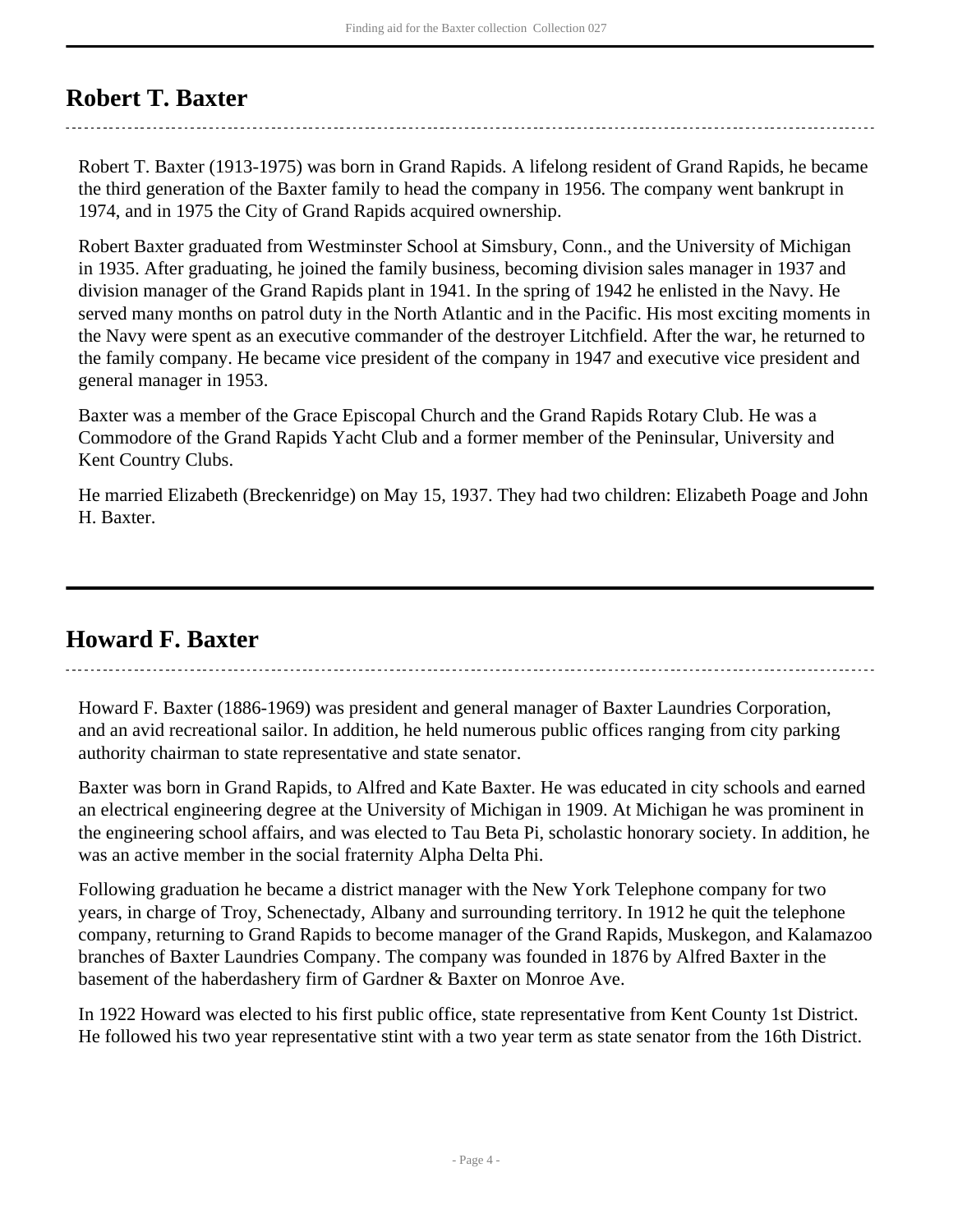By the time he retired from the senate in 1928, his laundry firm had become the largest corporation of its type in the world, owning 30 cleaning plants in 17 states. It was also during this growth period that he founded his own radio station, WBDC, which he renamed WASH when a competing station, supported by furniture interests, changed its name from WEBK to WOOD. Later the two stations merged into one with the call letters of WOOD.

Along with managing the laundry, Baxter served as city welfare adviser from 1932 to 1934 and was appointed to the Municipal Utility Board in 1934. During World War II he worked in the Defense Transportation Organization and was civilian war transportation chairman for Kent County. After the war he took on another city post, acting as chairman of the Automobile Parking Authority from 1947 to 1952. During his tenure on the authority, Baxter was an outspoken advocate of city provided downtown parking. He felt the city had a moral obligation to supply outlying businessmen with off street parking when they came downtown. Thus, it was appropriate that he supervised construction of the city's first municipal parking ramp at W. Fulton St. and S. Division Ave. In 1955, at the age of 69, Baxter eased out of public life. He stepped down as president of the laundry and accepted no other public offices.

Socially, Baxter was a Peninsular Club member and a founding member of Kent Country Club. He was a member of the Macatawa Bay, Grand Rapids and Spring Lake Yacht Clubs and had been, at one time or another, commodore of each. He continued to sail vigorously until he was 81. Therefore, it was appropriate that he received the nickname "Skipper." He also was active in the Downtown Rotary Club and a member of Grace Episcopal Church.

In 1910, Baxter married Miss Elizabeth Clapperton, graduate of Mt. Holyoke College. They had two children Elizabeth and Robert T.

# <span id="page-4-0"></span>**Scope and Contents note**

The papers and records relate to Howard F. and his son Robert T. Baxter and Baxter Laundries Company, which was founded in 1876 by Alfred Baxter, father of Howard. The operation began in the basement of Gardner and Baxter a downtown haberdasher and moved to 747 Fountain, NW in 1900. The collection consists of four series, Howard F. Baxter : Papers and Records, Robert T. Baxter : Papers and Records, Photographs, and Miscellaneous.

Howard Baxter's papers and records describe or portray his years as state senator, chairman of city welfare adviser (1932 - 1934), municipal utility board, civilian war transportation and automobile parking authority, and president of Baxter Laundries Corporation. His personal life is also documented. In addition, this series provide information on the family laundry corporation from 1928 to 1956. The series is divided into the following subseries: biographical sketch, correspondence, business records, newspaper clippings, certificates, and executive manual.

The Robert T. Baxter papers and records pertain or portray his years as president of Baxter Laundries Corporation, and his years in the Navy. It consists of economic or financial information in regards to the laundry company. Most valuable in describing the functions and operations of the company; especially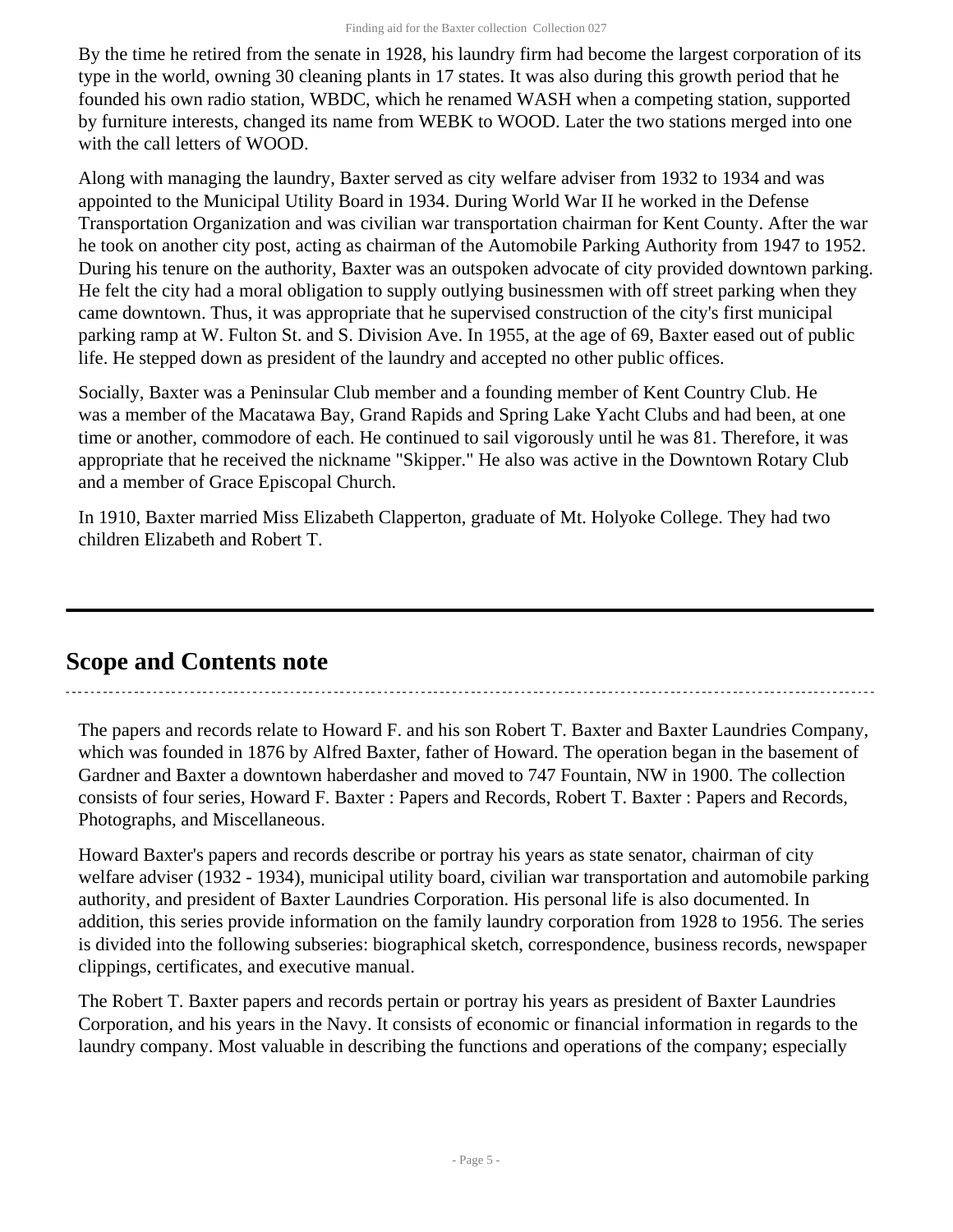in describing the rise and fall of its business. In addition, it is valuable in describing the laundry industry. There are also records that portray his personal finances. Furthermore, it contains information in regards to his daughter's (Elizabeth Poage) admission to boarding school and college. The series is divided into subseries: Baxter Laundries Corp. - Business Records, correspondence, personal finances, magazine article, Navy, notes, pamphlets, reports, and Elizabeth Poage.

Photographs pertain to the Baxter family and it's laundry business from 1882 to 1970.

The miscellaneous materials provide valuable information in regards to the laundry industry.

# <span id="page-5-0"></span>**Administrative Information**

### **Publication Information**

Grand Rapids Public Library, Grand Rapids History and Special Collections Department December 1986

#### **Immediate Source of Acquisition note**

Baxter Family, accession numbers 0000.029, 1986.529, 00.[0559].1, 00.[3321].1

# <span id="page-5-1"></span>**Related Materials**

### **Related Archival Materials note**

Collection 289, GRPL Publishers & Publishing Collection, for an illustrated booklet prepared by Dean Hick on the firm.

# <span id="page-5-2"></span>**Controlled Access Headings**

**Corporate Name(s)**

• Baxter Laundries Company.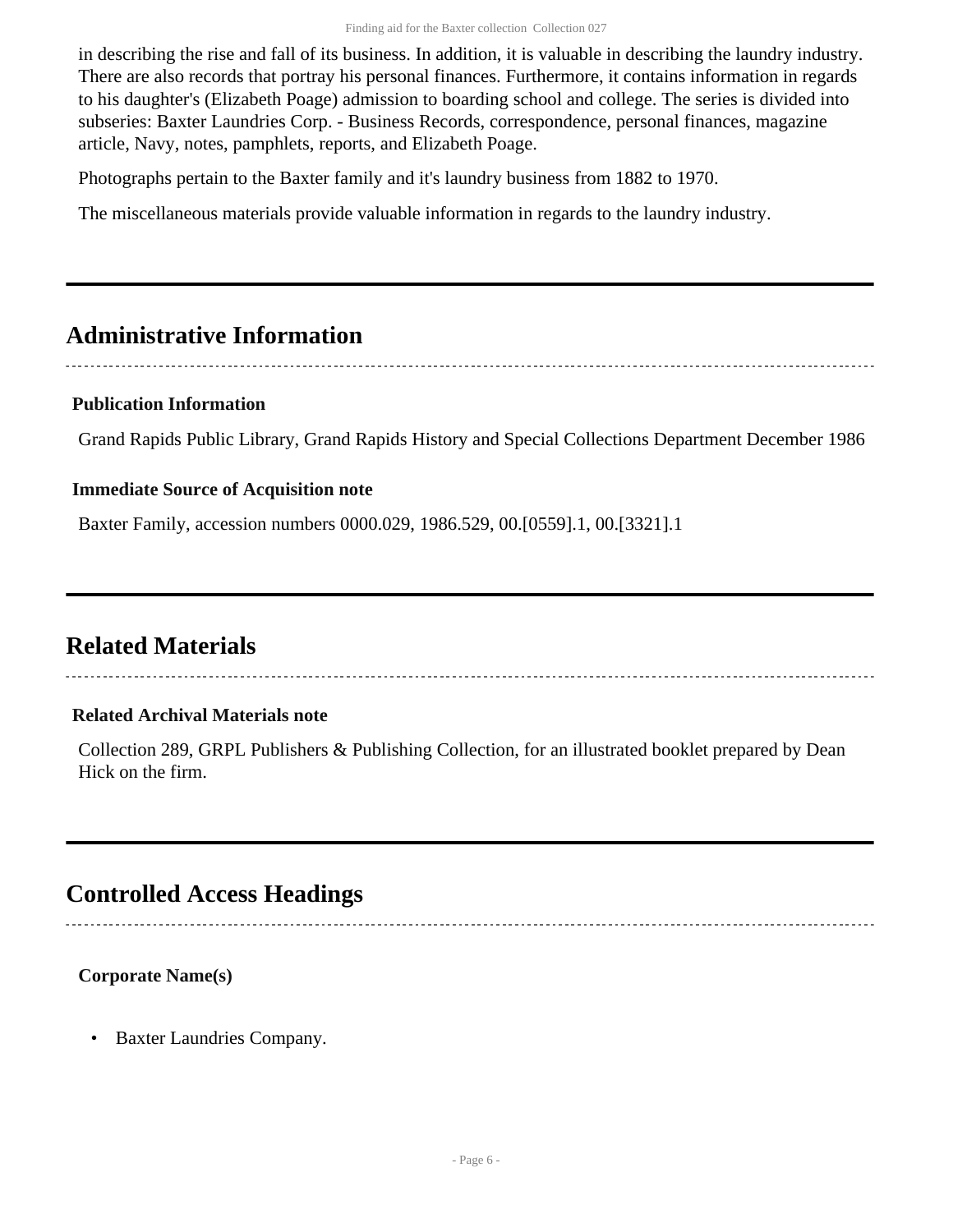### **Geographic Name(s)**

- Grand Rapids (Mich.) -- History
- Grand Rapids (Mich.) -- Politics and government
- Michigan -- Politics and government

## **Personal Name(s)**

- Baxter, Howard F, 1886-1969
- Baxter, Robert T, 1913-1975

### **Subject(s)**

• Dry cleaning industry -- Michigan -- Grand Rapids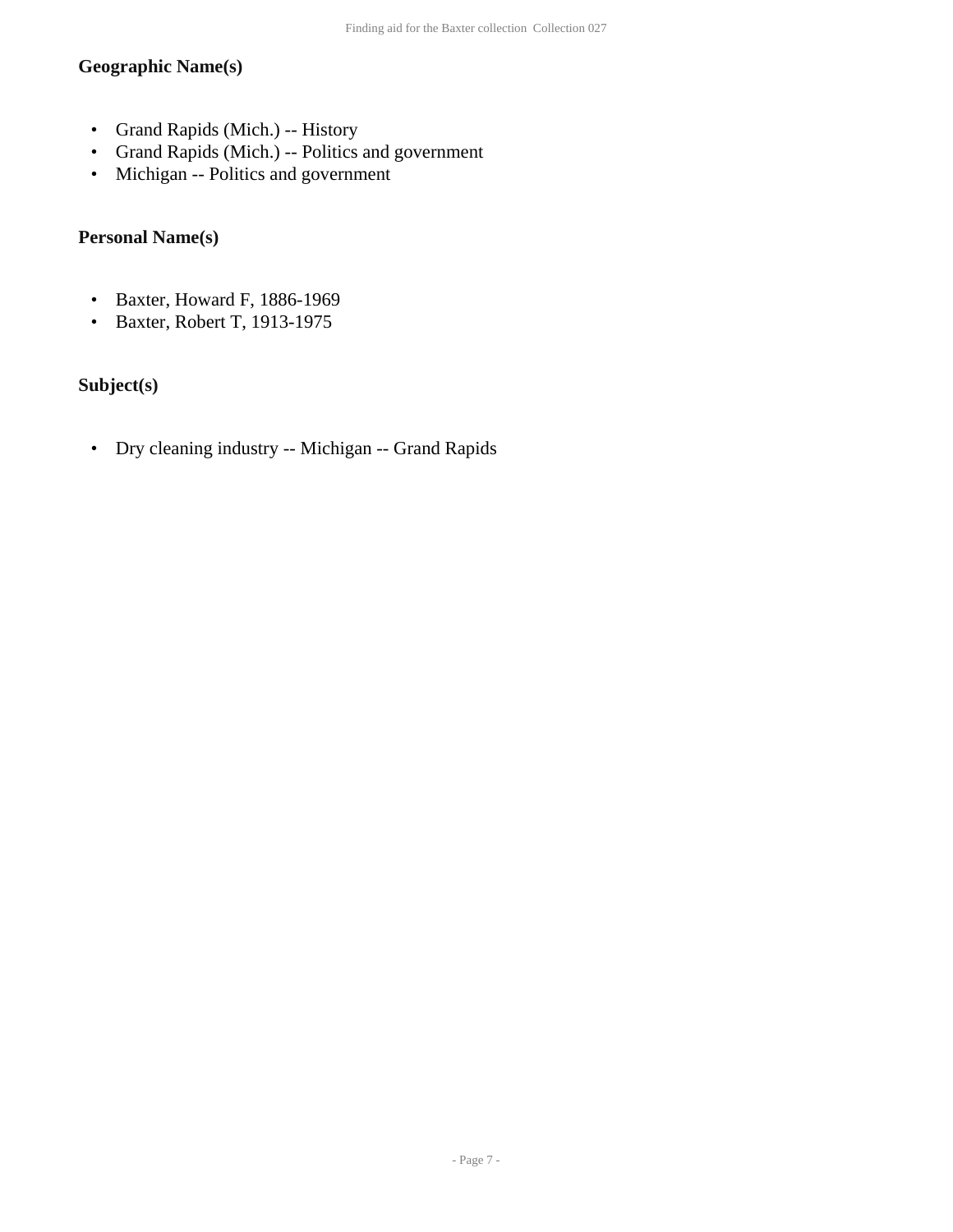## <span id="page-7-0"></span>**Collection Inventory**

### <span id="page-7-1"></span>**Series. I. Howard Baxter Papers and Records, 1923-1974**

#### **Scope and Contents note**

Contains material in regards to Howard Frances Baxter. It is divided among the following subseries: biographical sketch, correspondence, business records, newspaper clippings, certificates, and executive manual. Biographical sketch portrays the early life of Howard Baxter. Business records contain information which pertains to the function and operating costs of the family laundry company.

The correspondences and newspaper clippings portray the years of Mr. Baxter as a state senator for the Kent area 16th District, president of Baxter Laundries Company, general chairman of the 32nd (Red Arrow) Division Association, chairman of the welfare advisory council, of the Municipal Utility Board, the war transportation committee of Kent County Defense Council, and of the automobile parking authority. There are newspaper clippings that portray the lake Michigan sail boat races, which Baxter was involved in. In addition, there are also clippings pertaining to his boats. It also contains certificates in regards to his involvement in American Society of Planning Officials, 126th Infantry, Michigan National Guard, Volunteer Veterans' Reemployment Rights Commission, United States Naval Institute, National Aeronautic Association of U.S.A., American Arbitration Association, Grand Rapids Association of Commerce, Alpha Delta Phi, and Selective Service System.

Most valuable is the certificate from President Harry Truman, which pertains to Baxter's services in the administration of the Selective Service System. Finally, there is the Executive Manual of the Baxter Laundries Corporation which contains information from the following divisions of the company : general manager; finance and accounting - cash and banking, accounts receivable, sales and payrolls, invoices, insurance, statistics, stock subscriptions; advertising and selling - public relations department, personnel service, telephone, advertising, route selling, special sales plans; purchases and supplies; laundry production; and dry cleaning production. This manual is most valuable in describing the functions and operating costs of the company from 1928 to 1942.

**Box Folder**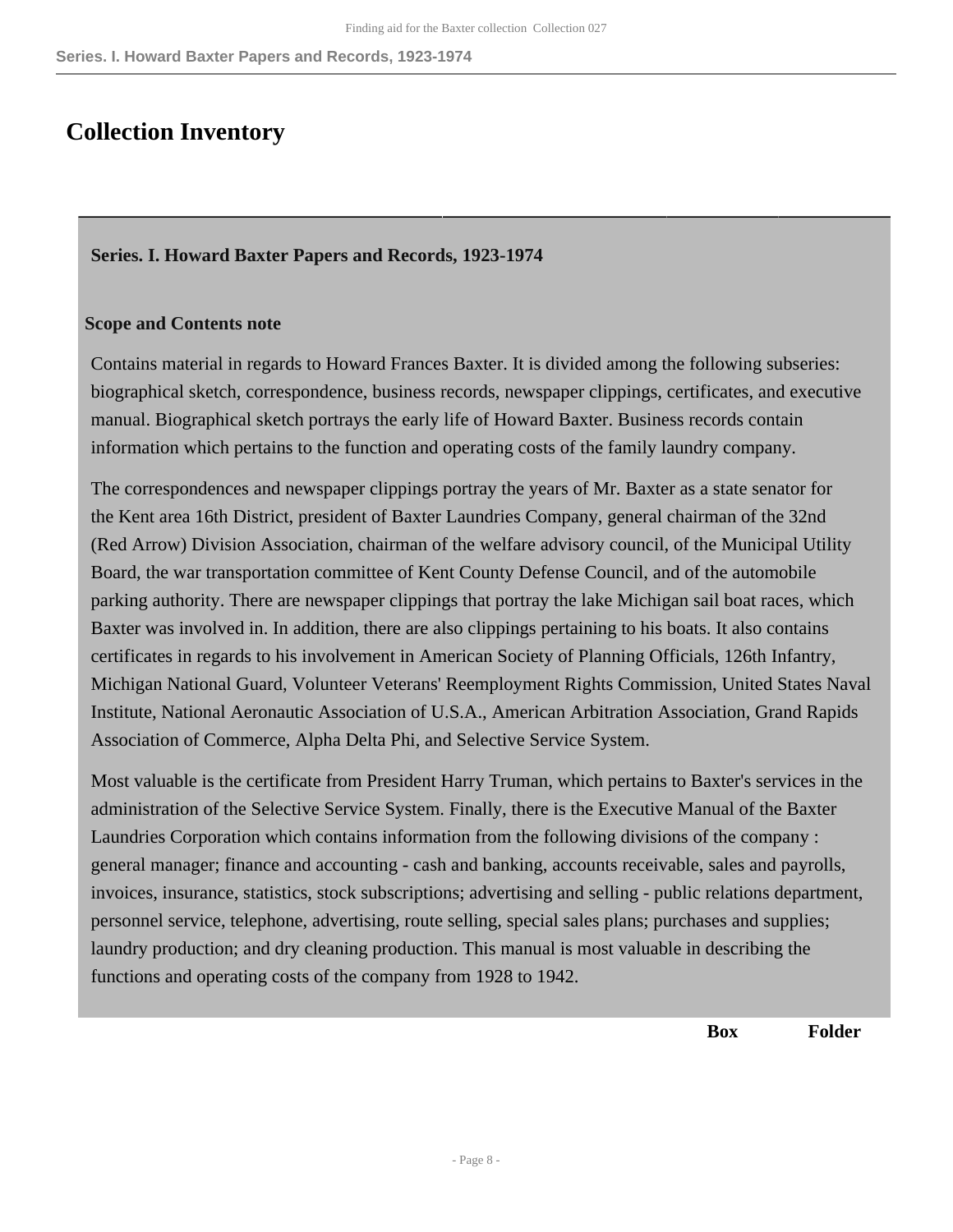| Biographical Sketch, 1932. |  |
|----------------------------|--|
| Correspondence             |  |

|                                    | Box | Folder        |
|------------------------------------|-----|---------------|
| 1928-1942.                         |     |               |
| Baxter Laundries Corp., 1939-1947. |     | $\mathcal{R}$ |

### **Business Records**

|                                                                        | <b>Box</b>   | <b>Folder</b>  |
|------------------------------------------------------------------------|--------------|----------------|
| Articles of organization and Certificate of the Wisconsin Plant, 1927. | $\mathbf{1}$ | $\overline{4}$ |
| Balance Sheets, 1941-1951.                                             | $\mathbf{1}$ | 4a             |
|                                                                        | <b>Box</b>   | <b>Folder</b>  |
| Bylaws of Baxter Laundries Inc. (Wisc.), 1928.                         | $\mathbf{1}$ | 5              |
| Directors Annual Meeting Minutes (Wisc.), 1928.                        | $\mathbf{1}$ | $6 - 7$        |
| Resolution of Dissolution (Wisc.), n.d.                                | $\mathbf{1}$ | 8              |
| <b>Newspaper Clippings</b>                                             |              |                |
|                                                                        | <b>Box</b>   | <b>Folder</b>  |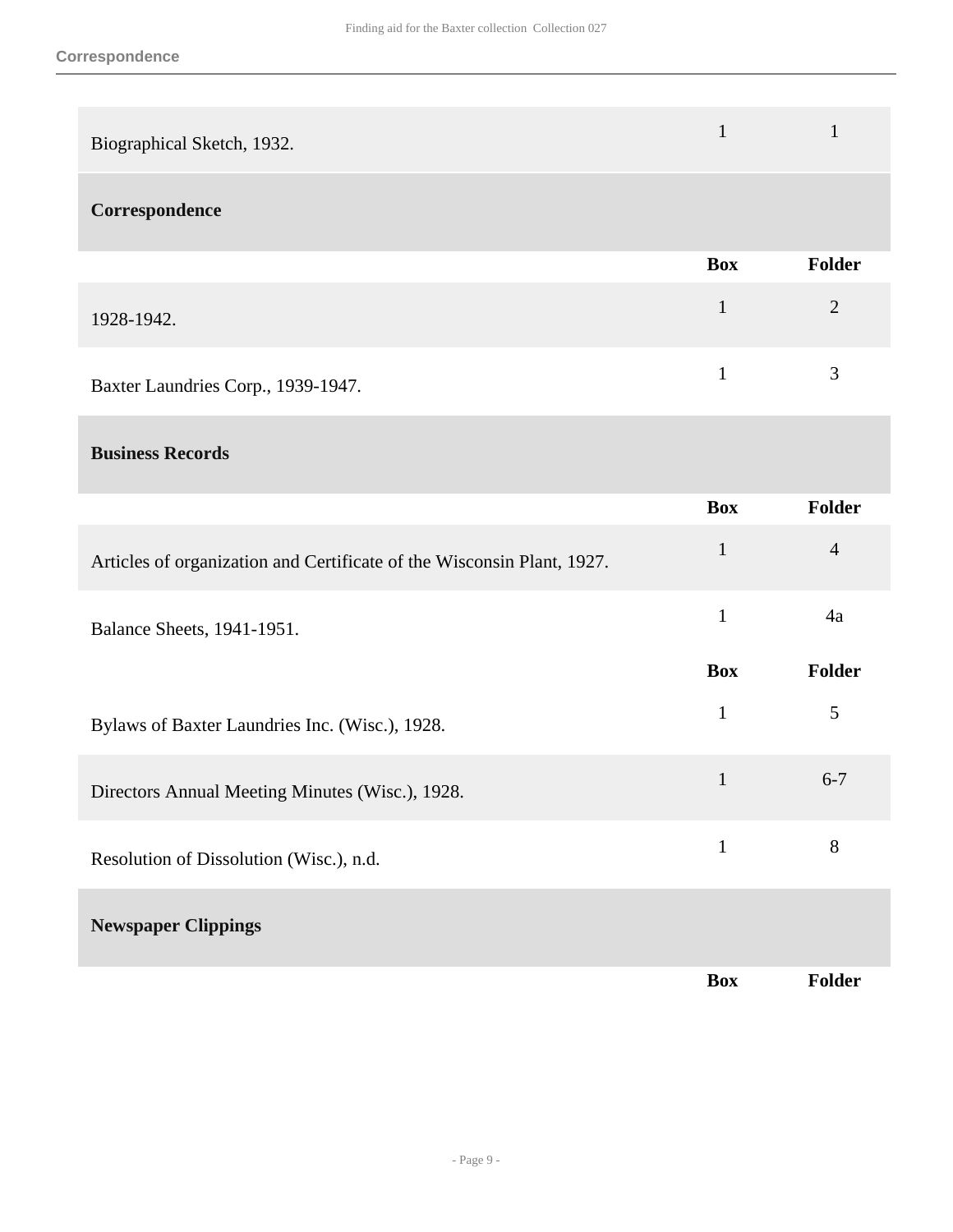#### **Series II. Robert Baxter Papers and Records, 1923-1974.**

| Baxter Laundries Corp., 1927-1948.        | $\mathbf{1}$               | 9                                           |
|-------------------------------------------|----------------------------|---------------------------------------------|
| Boating and Sailing, 1928-1947.           | $\mathbf{1}$               | 10                                          |
| Family and Social Life, 1936-1947.        | $\mathbf{1}$               | 11                                          |
| Local News, 1923-1945.                    | $\mathbf{1}$               | 12                                          |
| State Senator Baxter, 1925-1928.          | $\mathbf{1}$               | $13 - 14$                                   |
| Laundry Yearbook, 1938.                   | <b>Box</b><br>$\mathbf{1}$ | <b>Volume</b><br>$\mathbf{1}$<br><b>Box</b> |
| Certificates                              |                            | $\overline{2}$                              |
|                                           | <b>Box</b>                 | <b>Volume</b>                               |
| Executive Manual - Baxter Laundries Corp. | $\overline{2}$             | $\mathbf{1}$                                |

<span id="page-9-0"></span>**Series II. Robert Baxter Papers and Records, 1923-1974.** 

#### **Scope and Contents note**

Contains material in regards to Robert T. Baxter. It is valuable in reviewing the economic background of the Baxter Laundry Company from 1956 to 1974, in tracing Robert's years in the Navy, and his personal life background. It-provides background information on the laundry business. And, it provides documentation in regards to his daughter's (Elizabeth Poage) admission to boarding school and college. It is divided among the following subseries: Baxter Laundries Corporation - Business Records, correspondence, notes, reports, pamphlets, personal finances, Navy, and Elizabeth Poage.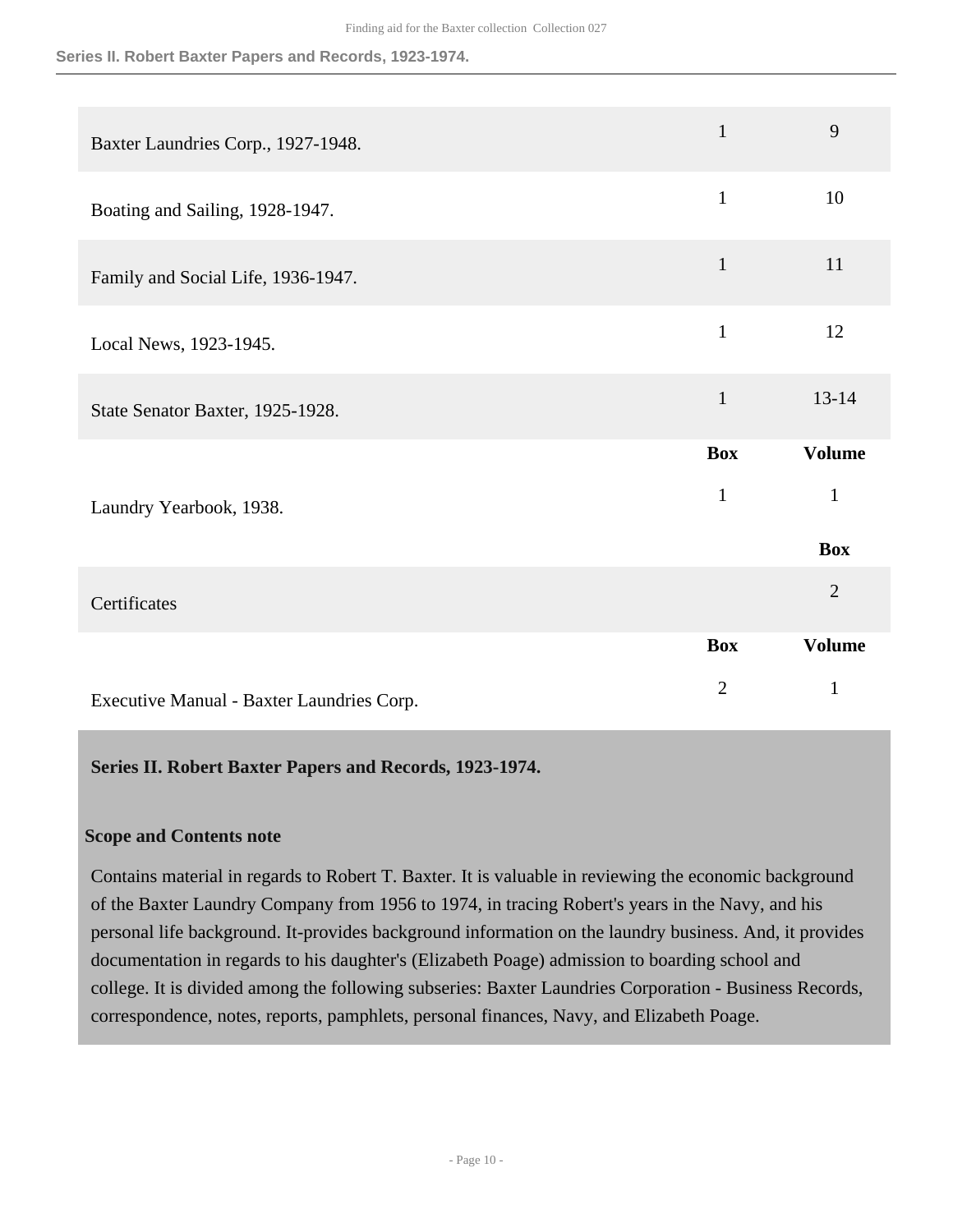The Baxter Laundries Corp. Business Records are valuable sources in describing the financial background of the company. The business records provide the company's balance sheets from 1971 to 1972, comparison sheets (1961 -1974), income and expense, earnings, laundry department production sheets, dry cleaning dept. production sheets, power plant expenses, sales expenses, indirect overhead and office and administrative expenses, annual reports from 1943 to 1970, company's retirement funds, property expenses, cash balances, assets, drive - ins expenses, sales, budget, operating statistics, divisional operations, payroll, taxes, fringe benefits, insurance, capital stock, monthly statement and canceled vouchers, check receipts, sales less payroll, calling in preferred stock (1956), corporation statistics, and stock holders information.

Correspondences are valuable in portraying his years as president in the Navy and with the Baxter Laundries Corp. In addition, there are letters that pertain to his vacation trips to the Hawaiian Islands, and in regards to the linen Supply Association of America.

Personal finances consist of records that contain information in regards to his expenditures. Accounting Records contain information on his check balances, and expenses at the University Club, Peninsular Club, Kent Country Club and Hidden Valley. Invoices and statements provide financial charges from local businesses.

Notes are most valuable in containing information in regards to the bankruptcy of the company. In addition, there is some helpful material in regards to laundry weight.

#### **Correspondence**

|                                    | <b>Box</b> | <b>Folder</b> |
|------------------------------------|------------|---------------|
| Aug 29, 1966 - Jan 28, 1967.       | 3          | 15            |
| Sept 2, 1966 - Sep 18, 1967.       | 3          | 16            |
| Feb 1, 1967 - Jan 7, 1974.         | 3          | 17            |
| Baxter Laundries Corp., 1972-1974. | 10         | 18            |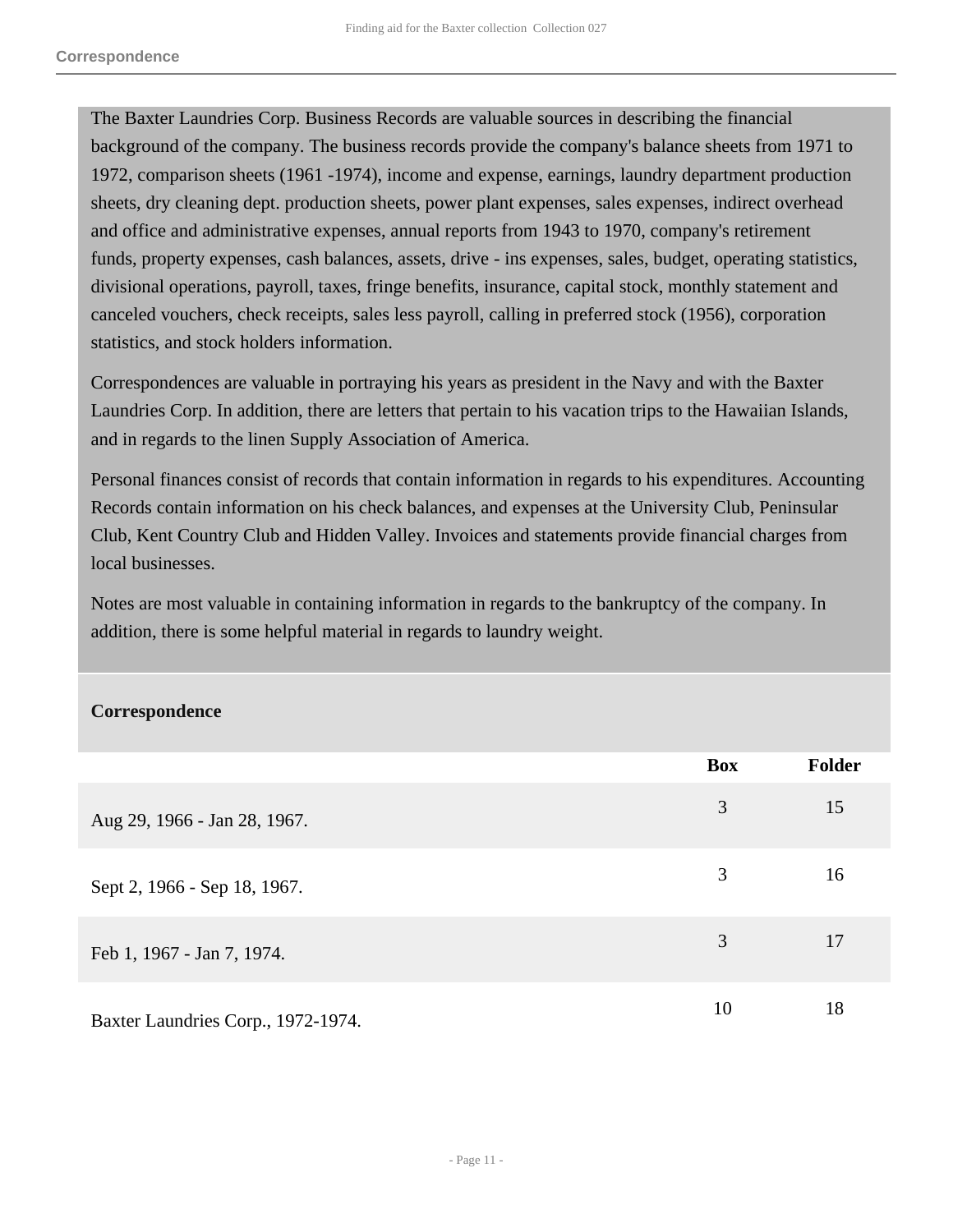| <b>Personal Finances</b>                                                            |                |               |
|-------------------------------------------------------------------------------------|----------------|---------------|
|                                                                                     | <b>Box</b>     | Folder        |
| Receipts, 1973.                                                                     | $\mathfrak{Z}$ | 19            |
| Check Receipts, 1958-1961.                                                          | 3              | 20            |
|                                                                                     |                | <b>Box</b>    |
| Check Stubs, June 12, 1964.                                                         |                | 12            |
|                                                                                     | <b>Box</b>     | Folder        |
| Statements, 1963-1965.                                                              | 3              | $21 - 22$     |
| Statements, 1963-1966.                                                              | $\overline{4}$ | 23            |
| Invoices and Statements, 1962-1966.                                                 | $\overline{4}$ | 24            |
|                                                                                     |                | <b>Box</b>    |
| Statement and Paid Checks, 1960-1961.                                               |                | 12            |
|                                                                                     | <b>Box</b>     | <b>Folder</b> |
| Here's The Completely Remodeled United States Laundry and Cleaning<br>Plant , 1938. | $\overline{4}$ | 25            |
| <b>Notes</b>                                                                        |                |               |
|                                                                                     | <b>Box</b>     | Folder        |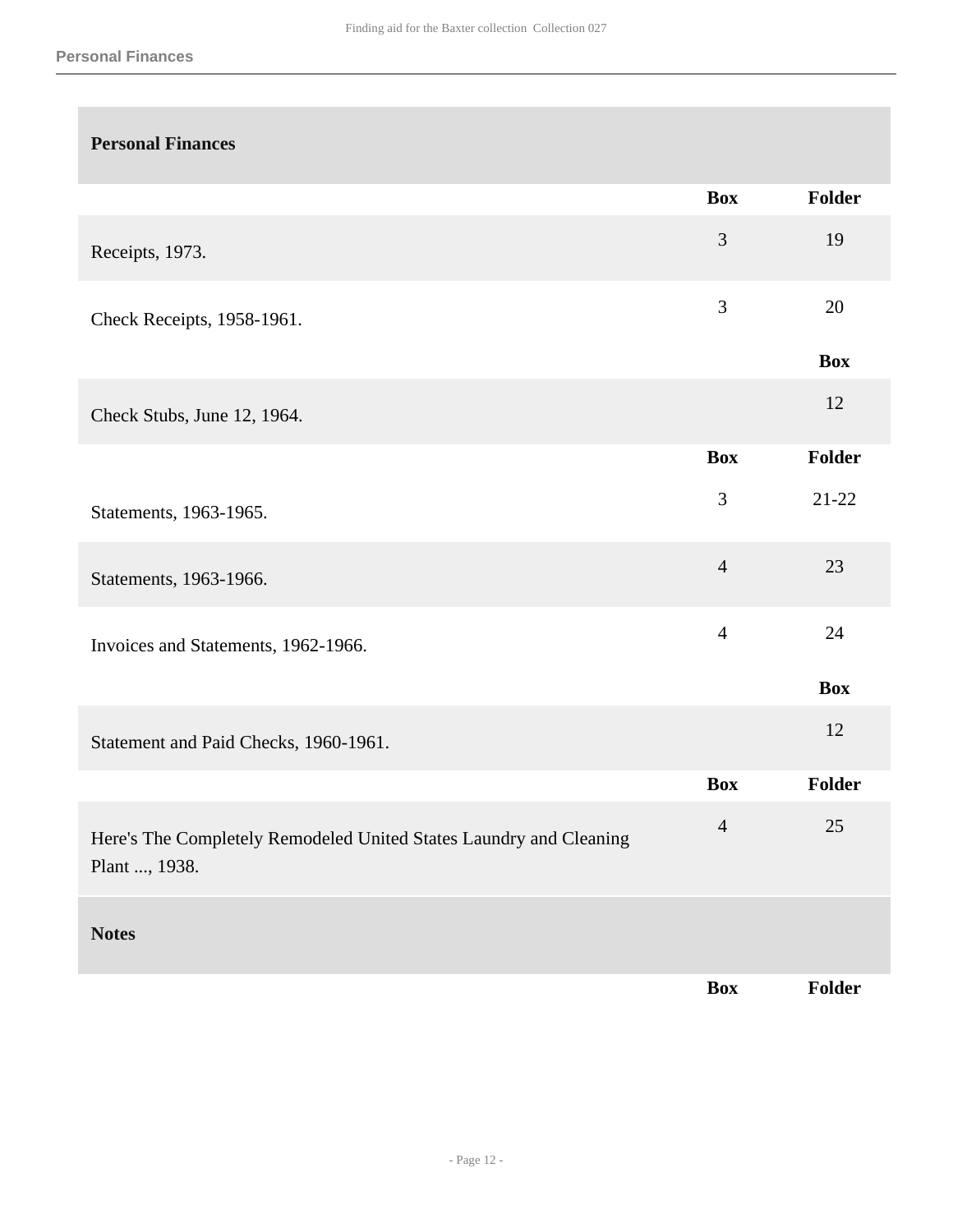| Bankruptcy, n.d.                                                              | 10             | 26            |
|-------------------------------------------------------------------------------|----------------|---------------|
| Telephone directories, 1930.                                                  | $\overline{4}$ | 27            |
| Laundry Weight Chart, 1934.                                                   | $\overline{4}$ | 28            |
| <b>Pamphlets</b>                                                              |                |               |
|                                                                               | <b>Box</b>     | <b>Folder</b> |
| Industrial Electronics, n.d.                                                  | $\overline{4}$ | 29            |
| Power Laundries: The Story of a Five Hundred Million Dollar Industry,<br>n.d. | $\overline{4}$ | 30            |
| <b>Reports</b>                                                                |                |               |
|                                                                               | <b>Box</b>     | <b>Folder</b> |
| American Laundry & Cleaners Co. Policy, 1964.                                 | $\overline{4}$ | 31            |
| Digest of an Essential Industry  n.d.                                         | $\overline{4}$ | 32            |
| Instructions for operating, n.d.                                              | $\overline{4}$ | 33            |
| Plant Cost Reduction Survey, n.d.                                             | $\overline{4}$ | 34            |
| Work Measurement Survey of Plant Employees, Grand Rapids, n.d.                | $\overline{4}$ | 35            |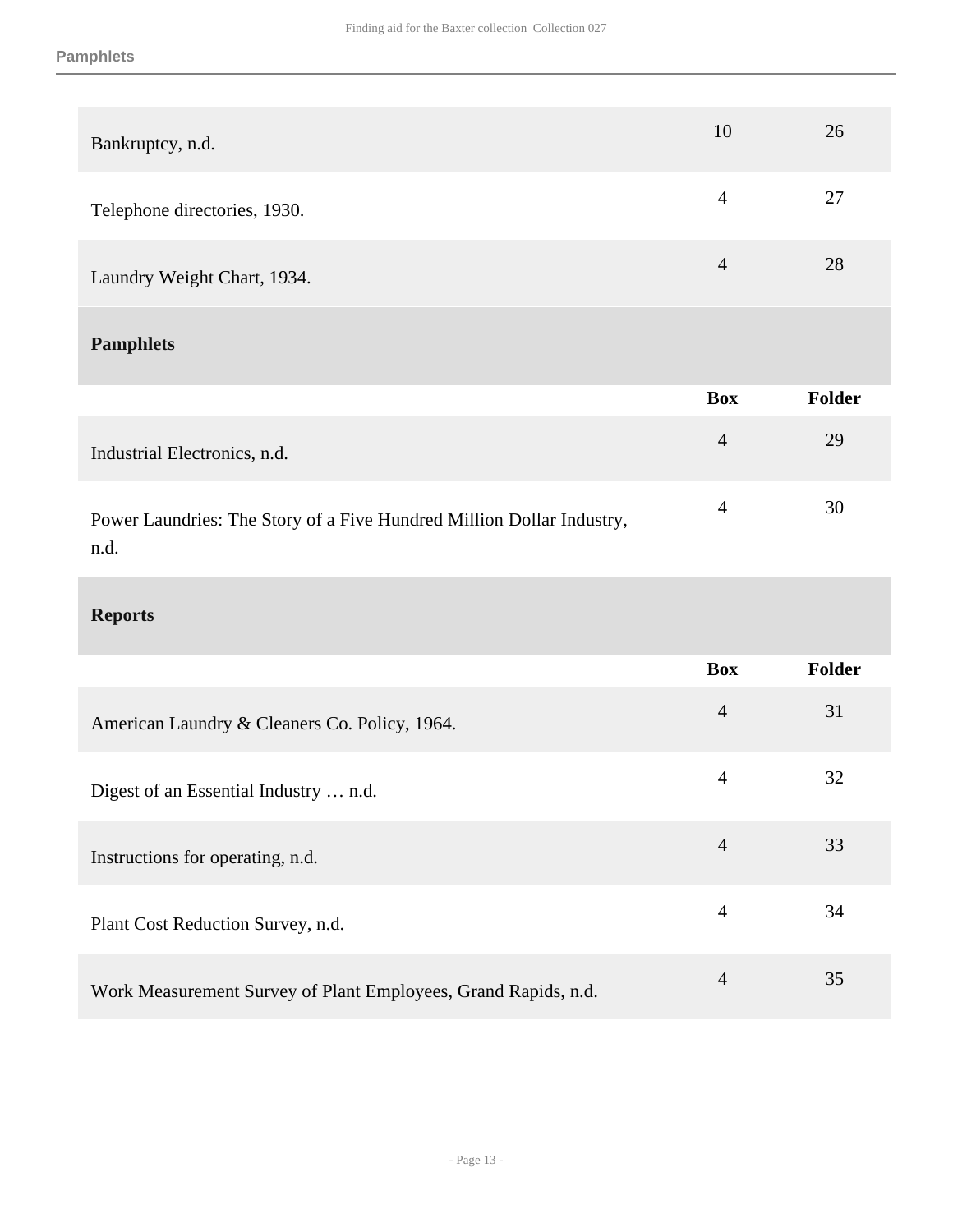| Work Measurement Survey of Plant Employees, Muskegon, n.d.        | $\overline{4}$ | 36            |
|-------------------------------------------------------------------|----------------|---------------|
| Work Requirements for Laundry and Dry Cleaning Departments," n.d. | $\overline{4}$ | 37            |
| <b>Baxter Laundries Corp. Business Records</b>                    |                |               |
|                                                                   | <b>Box</b>     | Folder        |
| Annual Reports, 1943-1970.                                        | 5              | 38            |
| Annual Report, 1929/30 (Found in Box 14), formerly MKG658.B33     | 5              | 38.5          |
|                                                                   |                | <b>Box</b>    |
| Annual Reports, 1943-1970.                                        |                | 11            |
|                                                                   | <b>Box</b>     | Folder        |
| Assets, 1970.                                                     | 5              | 39            |
| Audited Financial Statements, 1966.                               | 5              | 40            |
| <b>Balance Sheets</b>                                             |                |               |
|                                                                   | <b>Box</b>     | <b>Folder</b> |
| Grand Rapids, 1968-1972.                                          | $\mathfrak{S}$ | $41 - 44$     |
| Bay City, 1971-1972.                                              | 5              | 45            |
| East Michigan, 1971-1972.                                         | $\mathfrak{S}$ | 46            |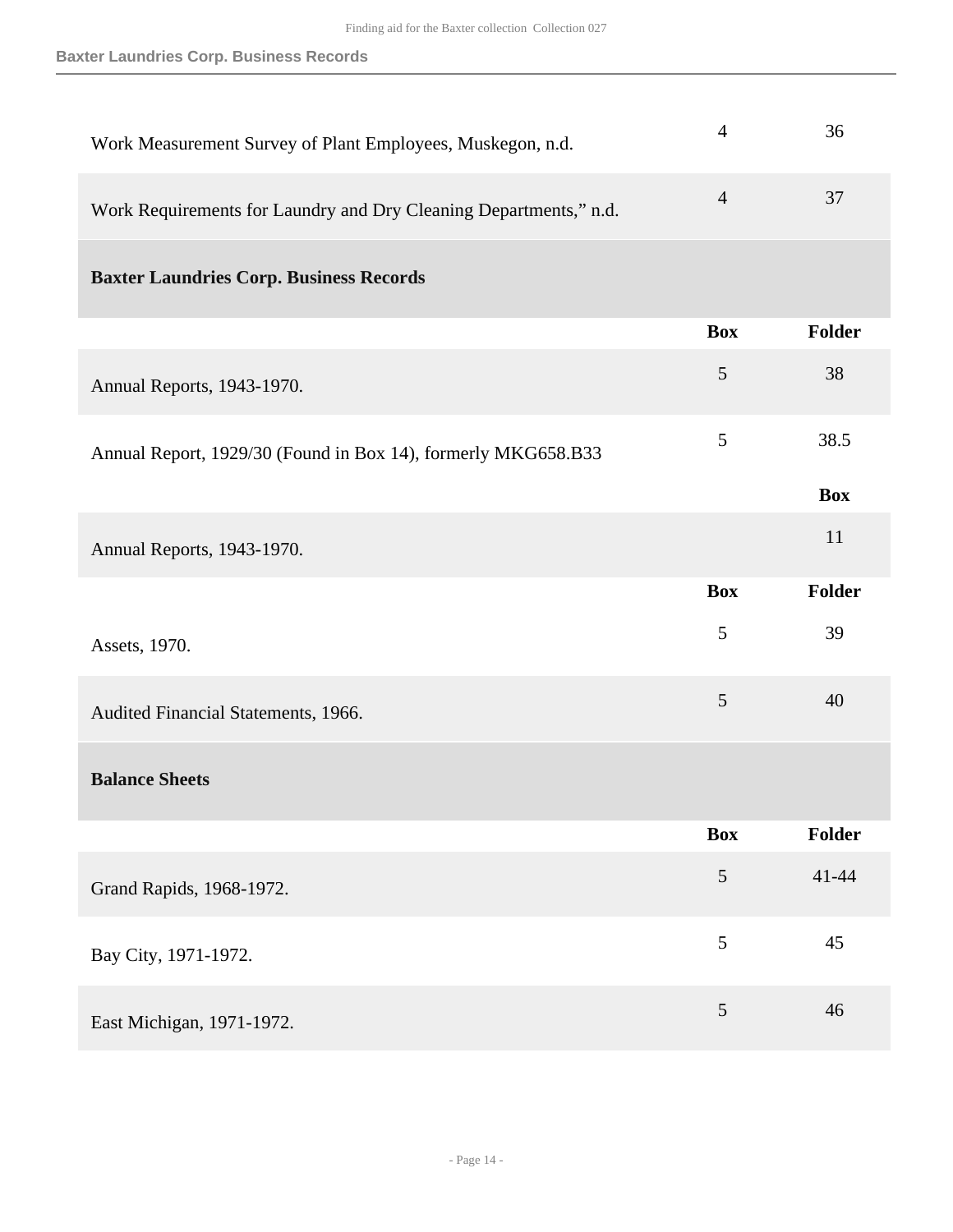| Flint, 1971-1972.            | $\mathfrak{S}$   | 47     |
|------------------------------|------------------|--------|
| Grand Rapids, 1971-1972.     | $\mathfrak{S}$   | 48     |
| Lansing, 1971-1972.          | $6\,$            | 49     |
| Muskegon, 1971-1972.         | $6\,$            | 50     |
| Pontiac, 1971-1972.          | 6                | 51     |
| Western Michigan, 1971-1972. | $6\,$            | 52     |
| Budget, 1962-1963.           | $6\,$            | 53     |
|                              |                  |        |
| <b>Business Records</b>      |                  |        |
|                              | <b>Box</b>       | Folder |
| Bay City, 1961-1974.         | $6\,$            | 54     |
| Flint, 1961-1974.            | $\sqrt{6}$       | 55     |
| Grand Rapids, 1961-1974.     | $\boldsymbol{7}$ | 56     |
| Kalamazoo, 1961-1974.        | $\overline{7}$   | 57     |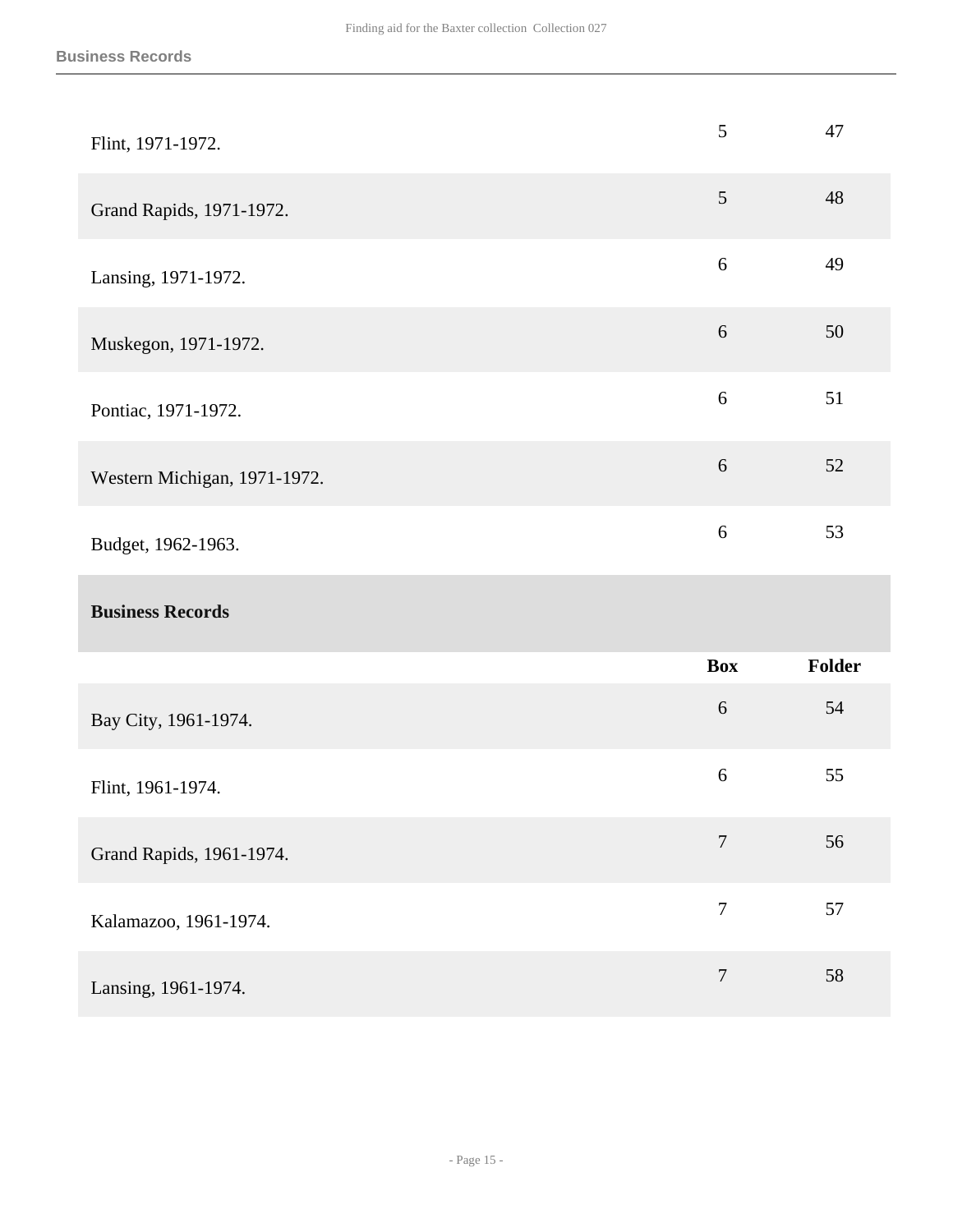| Muskegon, 1961-1974.                         | $\overline{7}$ | 59     |
|----------------------------------------------|----------------|--------|
| Pontiac, 1961-1974.                          | $8\,$          | 60     |
|                                              | <b>Box</b>     | Folder |
| Call In Preferred Stock, 1956.               | 10             | 61     |
| Capital Stock, 1956.                         | $8\,$          | 62     |
| Capital Stock Information, 1956              | $8\,$          | 63     |
| Cash Balances, 1962-60.                      | $8\,$          | 64     |
| Divisional Operations, 1950-1957.            | $8\,$          | 65     |
| Drive - Ins, 1958.                           | $8\,$          | 66     |
| Earnings, 1946-1954.                         | $\,8\,$        | 67     |
| Fringe Benefits, 1959.                       | $8\,$          | 68     |
| Income & Expense, 1969-70.                   | $8\,$          | 69     |
| Insurance, 1959-63.                          | $8\,$          | 70     |
| Monthly Statement & Canceled Vouchers, 1946. | $8\,$          | 71     |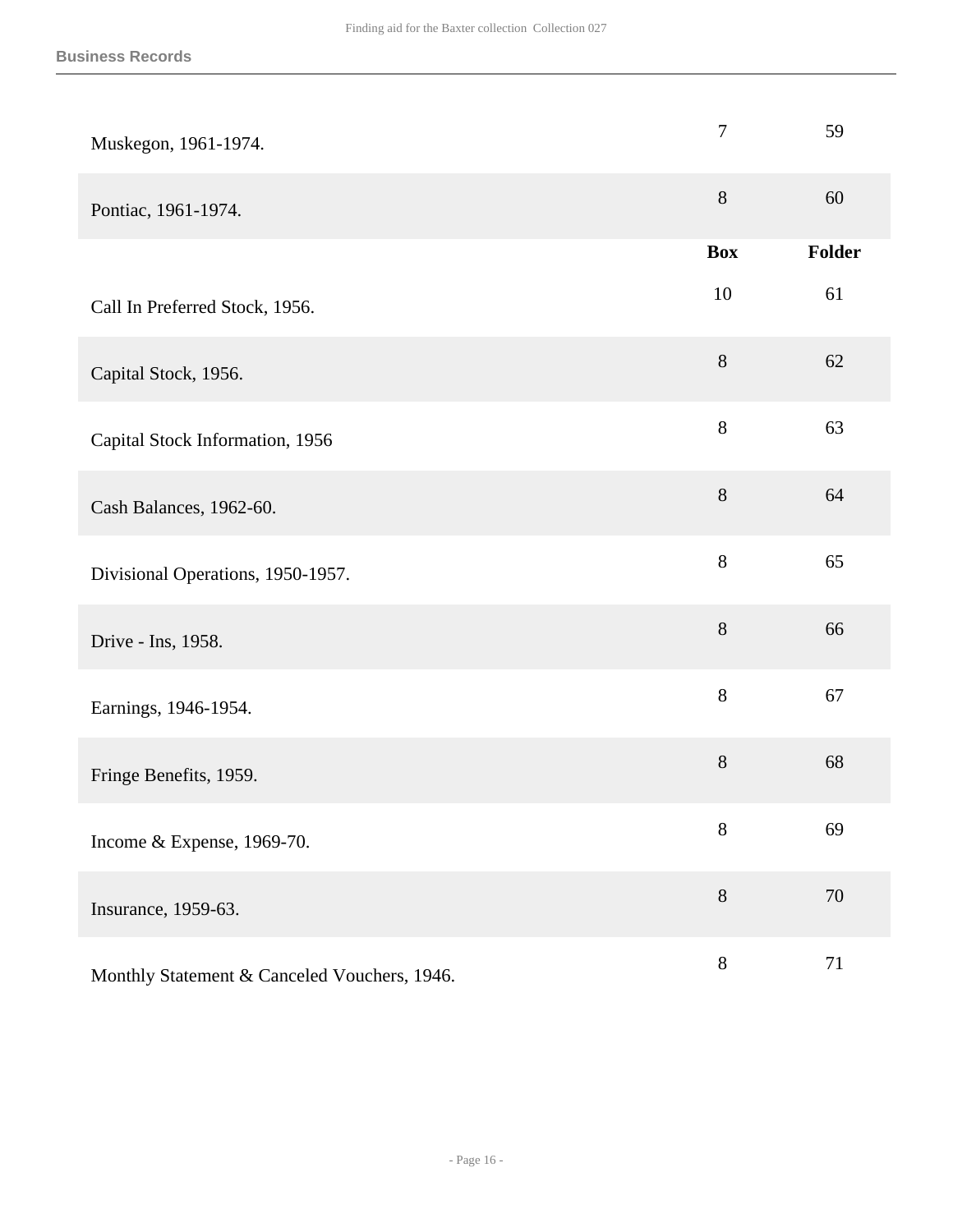| Operating Statistics, 1962-1963. | $8\,$        | 72     |
|----------------------------------|--------------|--------|
| Pay Roll, 1966-1974.             | 8            | 73-74  |
| Property, 1963.                  | $8\,$        | 75     |
| Retirement, 1962.                | $8\,$        | 76     |
| Sales, 1966-1974.                | $8\,$        | 77-78  |
| Sales less payroll, 1966-1974.   | $8\,$        | 79     |
| Statistics, 1955.                | 10           | 80     |
| Stockholders, 1954-1956.         | $8\,$        | 81     |
| Taxes, 1974.                     | $8\,$        | 82     |
| Tax payments, 1974.              | 10           | 83     |
| <b>Elizabeth Poage</b>           |              |        |
|                                  | <b>Box</b>   | Folder |
| Correspondence, 1955-1959.       | $\mathbf{9}$ | 84-85  |
| College Catalogs, 1958-1959.     | 9            | 86     |
|                                  | <b>Box</b>   | Folder |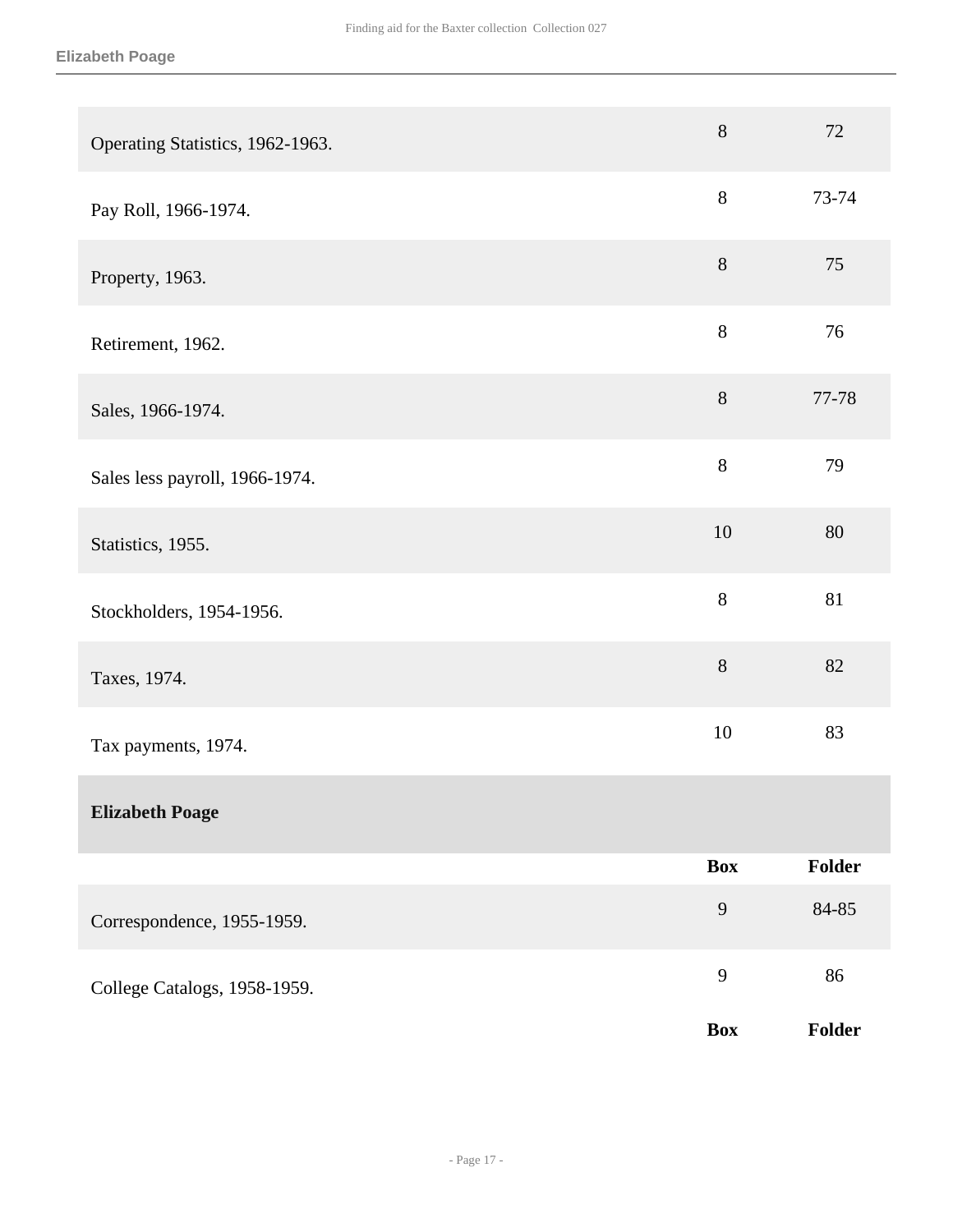| U.S. Navy Correspondence, 1945-1966. | 10 |    |
|--------------------------------------|----|----|
| U.S. Navy Correspondence, 1945-1966. | Q  | 88 |

#### <span id="page-17-0"></span>**Series III. Photographs, 1882-1974, n.d.**

#### **Scope and Contents note**

Contains family photos include formal portrait and some casual shots of Mr. & Mrs. Baxter and children Robert and Elizabeth. Several images of boats and sailing. Several ages and time periods.

Also included some images showing Baxter Laundry staff, as well as views of the facility at Muskegon, and other Michigan facilities, as well as several out of state laundries.

A few military photos are also found.

|                                             | <b>Box</b> | Folder       |
|---------------------------------------------|------------|--------------|
| 1. Howard Baxter, relaxing on his sailboat. | 13         | $\mathbf{1}$ |
| 2. Relaxation on the sailboat.              | 13         | 1            |
| 3. Sailboat race on Lake Michigan.          | 13         |              |
| 4. Sailboats on Lake Michigan.              | 13         | 1            |
| 5. Howard Baxter on his sailboat.           | 13         | 1            |
| 6. Sailing on Lake Michigan.                | 13         | 1            |
| 7. Howard Baxter and his sailing crew.      | 13         | $\mathbf{1}$ |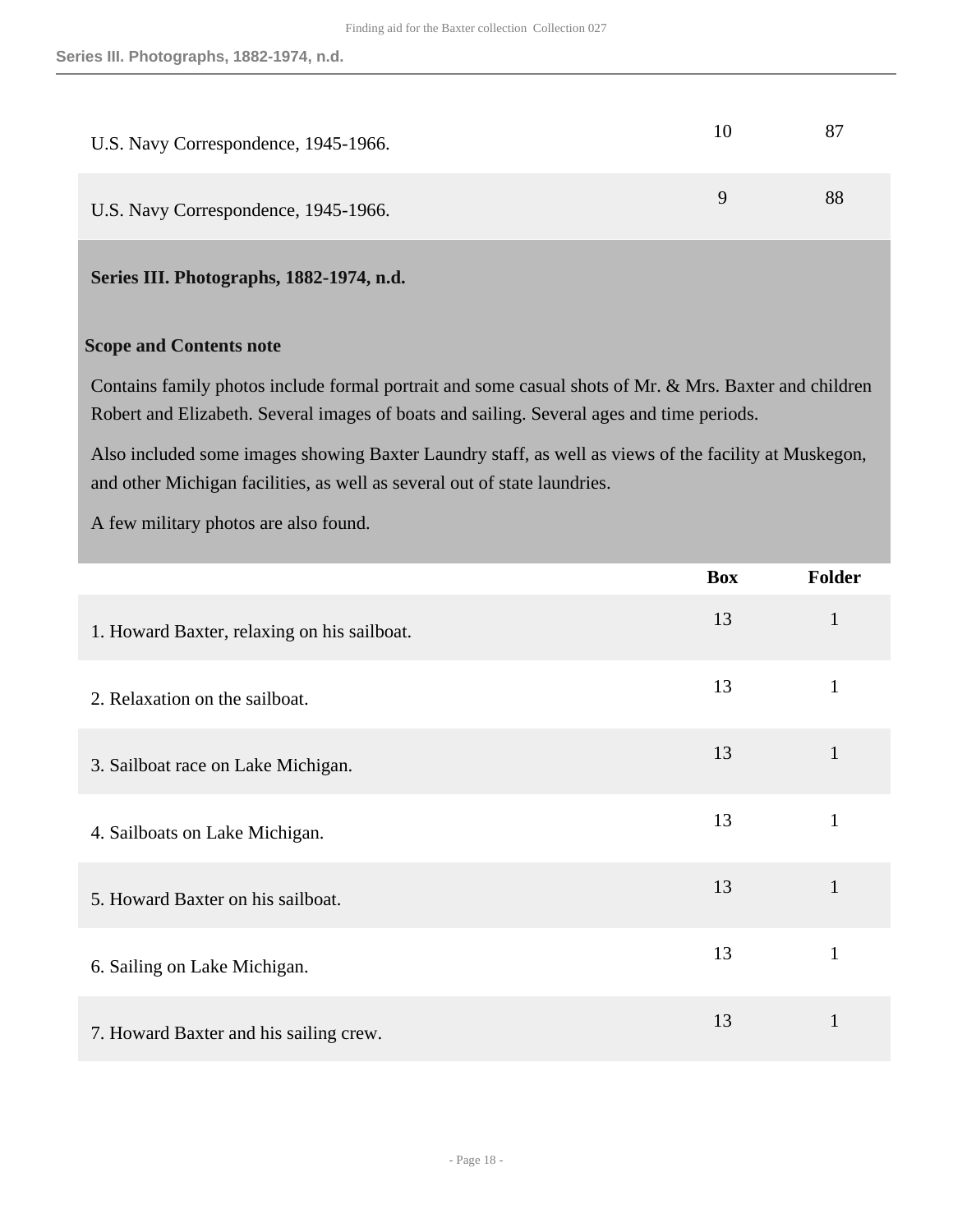| 8. Boating on Lake Michigan.                                     | 13 | $\mathbf{1}$   |
|------------------------------------------------------------------|----|----------------|
| 9                                                                | 13 | $\mathbf{1}$   |
| 10                                                               | 13 | $\mathbf{1}$   |
| 11. Col. Edward C. Black                                         | 13 | $\overline{2}$ |
| 12. Howard Baxter - Public Service.                              | 13 | $\overline{2}$ |
| 13. Mr. Clapperton (Howard Baxter's Father-in-law).              | 13 | $\overline{2}$ |
| 14.-15. Howard Baxter and Fred Dukesherer at the Muskegon Plant. | 13 | $\overline{2}$ |
| 16. Robert - Elizabeth Baxter (marriage picture).                | 13 | $\overline{2}$ |
| 17. Howard Baxter daughter - Elizabeth.                          | 13 | $\overline{2}$ |
| 18. Sailing on Lake Michigan.                                    | 13 | $\overline{2}$ |
| 19. Boating. Man w/o shirt, women and men in caps behind him.    | 13 | $\overline{2}$ |
| 20. View of water & sails                                        | 13 | 3              |
| 21. View of distant object on water near horizon                 | 13 | 3              |
| 22. Liberty Lyman & Lucinda Sykes Lyman, Shiawasee Co.           | 13 | $\mathfrak{Z}$ |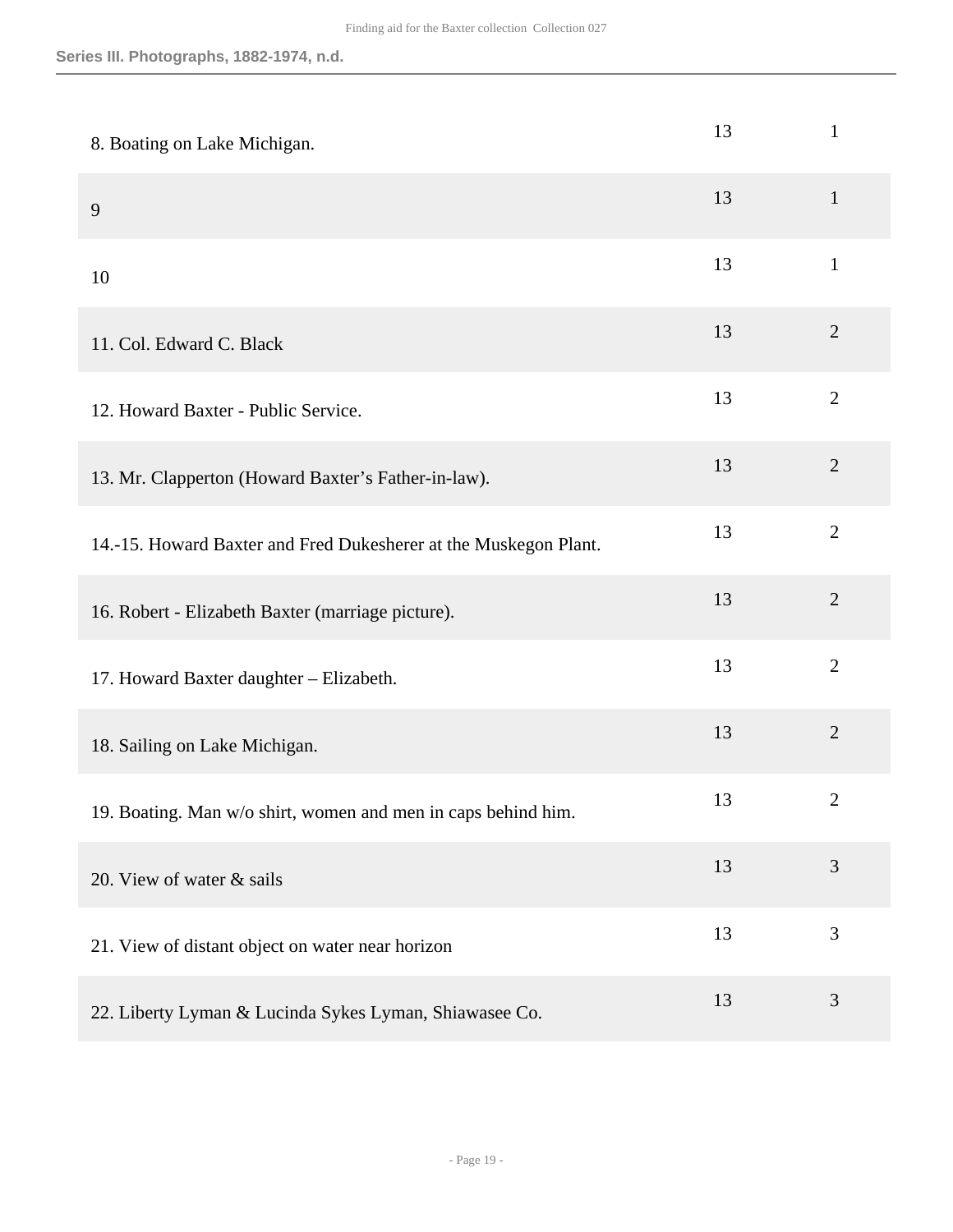| 23. Group of children. Family?                                                                                 | 13 | 3              |
|----------------------------------------------------------------------------------------------------------------|----|----------------|
| 24. First Annual Picnic. Baxter Social Aid, 1938                                                               | 13 | 3              |
| 25. Mrs. & Mrs. Howard Baxter, son Robert and daughter Elizabeth, and<br>dog, 1928, on porch with brick steps. | 13 | 3              |
| 26. Robert T. Baxter, toddler, and his Mother, with buildings behind.                                          | 13 | 3              |
| 27. Robert T. Baxter. Baby picture.                                                                            | 13 | 3              |
| 28. Show Girls.                                                                                                | 13 | 3              |
| 29. Youth Jazz Band.                                                                                           | 13 | 3              |
| 30. Woman in long dress, white gloves.                                                                         | 13 | $\overline{4}$ |
| 31. "Flapper" Dark dress with puffy sleeves and bottom on skirt                                                | 13 | $\overline{4}$ |
| 32. Group of 4 women seated and three men standing                                                             | 13 | $\overline{4}$ |
| 33. Two women with parasols                                                                                    | 13 | 4              |
| 34. Howard Baxter and the airplane (Frigidair).                                                                | 13 | $\overline{4}$ |
| 35. U.S. Cafe, Malamoros, Mexico, Feb. 18, 1931.                                                               | 13 | $\overline{4}$ |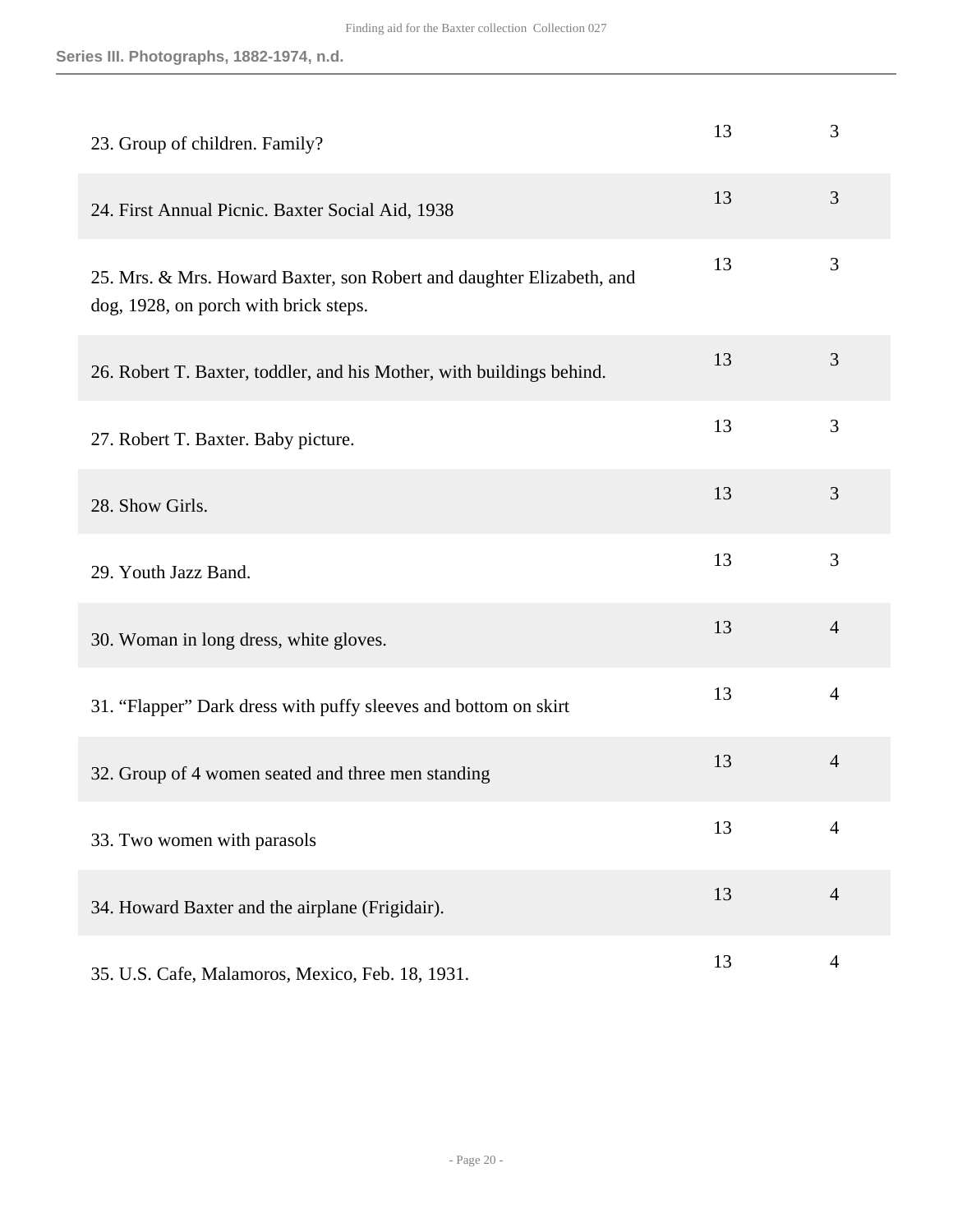| 36. Howard Baxter - Army.                                                                                                                                                                                                      | 13 | $\overline{4}$ |
|--------------------------------------------------------------------------------------------------------------------------------------------------------------------------------------------------------------------------------|----|----------------|
| 37. Gardiner and Baxter, Fine Clothing, 55 ?. Gardiner & Baxter Steam<br>Laundry Co., (1882?). Mr. Howard Baxter, 26th Division. Blickley's at<br>left.                                                                        | 13 | 4              |
| 38. Joyant (sailboat). Photo by Morris Rosenfeld, N.Y.                                                                                                                                                                         | 13 | $\overline{4}$ |
| 39. Standard Uniform, Route Salesman, Baxter Laundries, Incorporated.                                                                                                                                                          | 13 | $\overline{4}$ |
| 40. Alfred Baxter and administrators. Group of 9 men, interior, formal.                                                                                                                                                        | 13 | 5              |
| 41. Municipal Utility Board. Courthouse? Setting, Audience in wooden<br>chairs facing men at a long table with names in front of them. Levin,<br>Baxter, Nielson, Evans, Speaker, Matson, Wakefield, Miller, Moe (cut)<br>off) | 13 | 5              |
| 42. Elizabeth Clapperton. Oval portraint photo.                                                                                                                                                                                | 13 | 5              |
| 43. Howard Baxter at airplane. Baxter and son(?) in the plane, wife and<br>daughter standing by airplane.                                                                                                                      | 13 | 5              |
| 44. Mrs. Howard Baxter in fur wrap, daughter in coat, son in knee pant and<br>cap with dog, on front steps of house.                                                                                                           | 13 | 5              |
| 45. Mrs. Howard Baxter. Formal portrait photo of her in evening dress                                                                                                                                                          | 13 | 5              |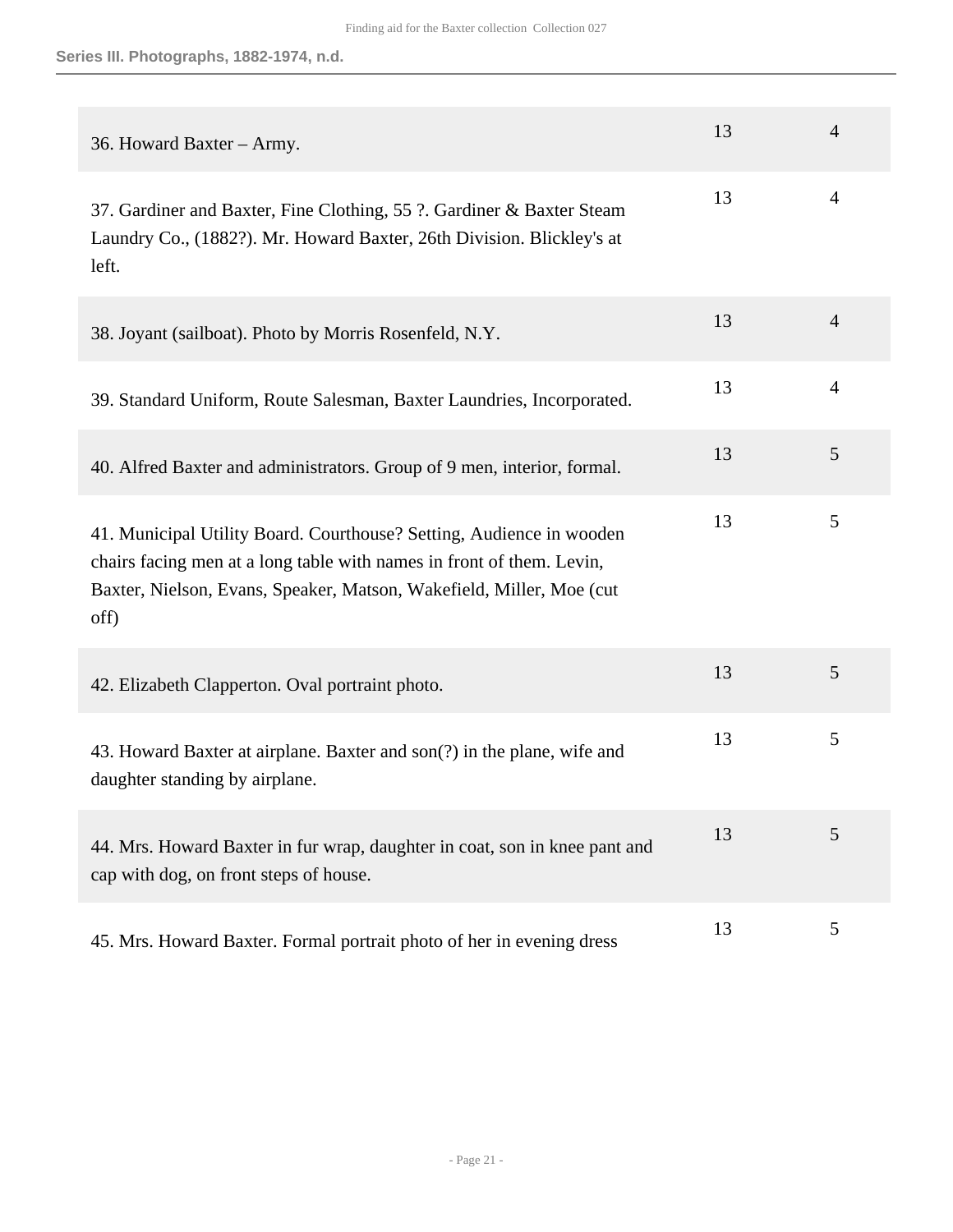**Series III. Photographs, 1882-1974, n.d.**

| 46.-47. Howard Baxter and the family. Interior, seated. Daughter as<br>toddler, son as infant. 2 copies. | 13 | 5 |
|----------------------------------------------------------------------------------------------------------|----|---|
| 48. Baxter Laundries Co., Muskegon Plant.                                                                | 13 | 5 |
| 49. Baxter Laundries Co., Muskegon Plant.                                                                | 13 | 5 |
| 50. New Hampshire Skiing Contest.                                                                        | 13 | 6 |
| 51. Boy receiving a trophy from a man.                                                                   | 13 | 6 |
| 52. Portrait photo of a man, Randall photographer.                                                       | 13 | 6 |
| 53. Naval Ship #336 on water near shore with palms.                                                      | 13 | 6 |
| 54. Robert Baxter. Formal portrait photo in suit & tie.                                                  | 13 | 6 |
| 55. Robert Baxter, 7 months (Dec. 1, 1913)                                                               | 13 | 6 |
| 56. Frederic L. Howard? 1932                                                                             | 13 | 6 |
| 57. Donald K. Baxter? 1942.                                                                              | 13 | 6 |
| 58. Three men standing in military uniform and old man seated in front.                                  | 13 | 6 |
| 59. Family Photo (Alfred Baxter Childhood?) Late 19th century?                                           | 13 | 6 |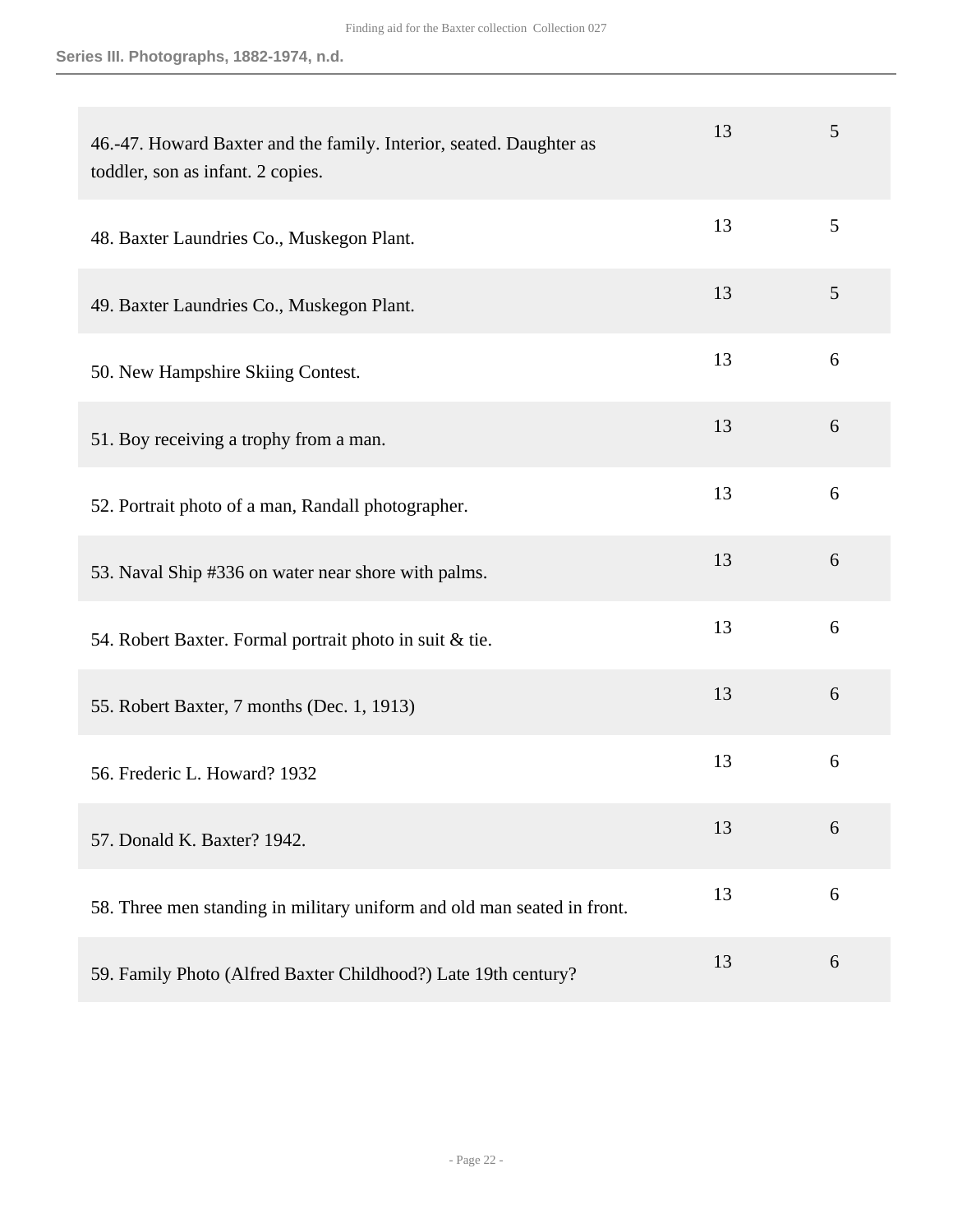| 60. Robert and his sister, Elizabeth, as children.                                                                             | 13         | $\overline{7}$ |
|--------------------------------------------------------------------------------------------------------------------------------|------------|----------------|
| 61. Howard Baxter and his family; fireplace photo.                                                                             | 13         | 7              |
| 62. Robert Baxter, Naval Officer. Formal portrait photo.                                                                       | 13         | $\overline{7}$ |
| 63. Sailboat Yacht. Same image as 38 above?                                                                                    | 13         | $\overline{7}$ |
| 64. Elizabeth Baxter wedding picture.                                                                                          | 13         | $\overline{7}$ |
| 65. Howard Baxter, fishing. Standing in the White River, May 1, 1938.                                                          | 13         | $\tau$         |
| 66. Elizabeth Baxter, childhood photo. Toddler.                                                                                | 13         | $\overline{7}$ |
| 67. Yacht.                                                                                                                     | 13         | $\overline{7}$ |
|                                                                                                                                |            | <b>Box</b>     |
| 68. "Very efficient office force" Baxter Laundries Incorporated, Oct. 1928. Dressed for<br>halloween. Women and a child.       |            | 14             |
| 69. Robert Baxter, Naval Officer. Portrait photo.                                                                              |            | 14             |
|                                                                                                                                | <b>Box</b> | <b>Folder</b>  |
| 70. Baxter Laundries Corp., May 1909. Shows building with a row of<br>horse drawn wagons with the Baxter name along the front. | 14         |                |
| Baxter Laundry Building images (Muskegon, Mi.)                                                                                 | 13         | 8              |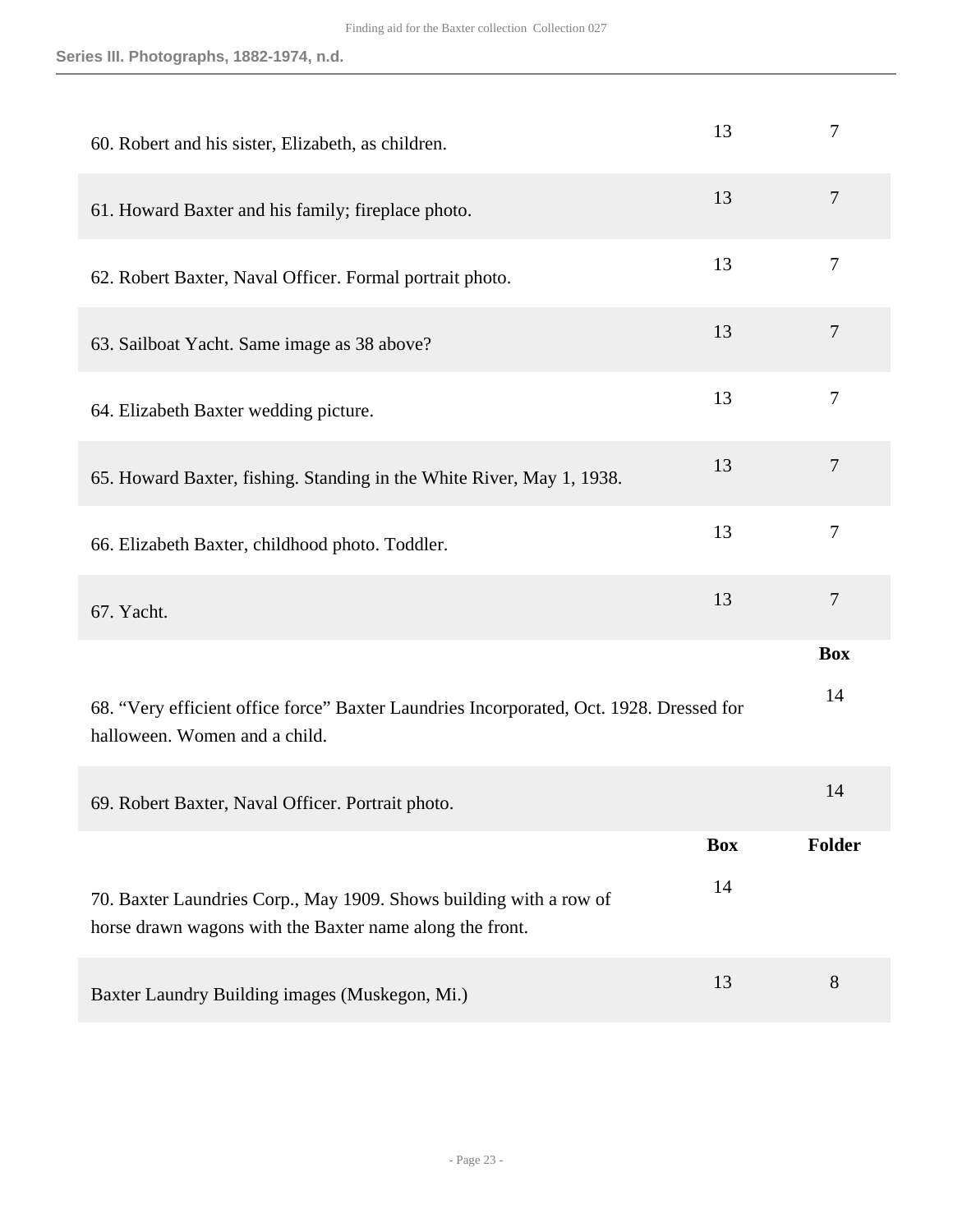| Camera Shop photo 271518. Building with three stories and dentils at the<br>cornice, stack in rear. (Muskegon or GR?)                | 13         | 8          |
|--------------------------------------------------------------------------------------------------------------------------------------|------------|------------|
| Grand Rapids Building (?) and staff                                                                                                  | 13         | 11         |
| 2nd Annual Banquet of the Salesment of the Baxter Laundry Co., May 3,<br>1916.                                                       | 13         | 11         |
| Baxter Laundry, 1939. Beckquist photographer. Exterior group (Picnic?)                                                               | 13         | 11         |
| 3rd Annual Picnic. Baxter Social Aid, Aug. 15, 1940. Beckquist's.<br>Exterior.                                                       | 13         | 11         |
|                                                                                                                                      |            | <b>Box</b> |
| Photo no. 207. Paul L. Richards, Montgomery, Ala. "74. Army Air Force, 26th Division.<br>Military officer, ca 1918. Rolled panoramic |            | 14         |
| <b>Michigan Facilities</b>                                                                                                           |            |            |
|                                                                                                                                      | <b>Box</b> | Folder     |
| Trojan. Flint, Mi. (3; three different photographers stamps)                                                                         | 13         | 9          |
| Pontiac (2)                                                                                                                          | 13         | 9          |
| Lansing Laundry Co. (1)                                                                                                              | 13         | 9          |
| Standard Laundry Co., Detroit (1)                                                                                                    | 13         | 9          |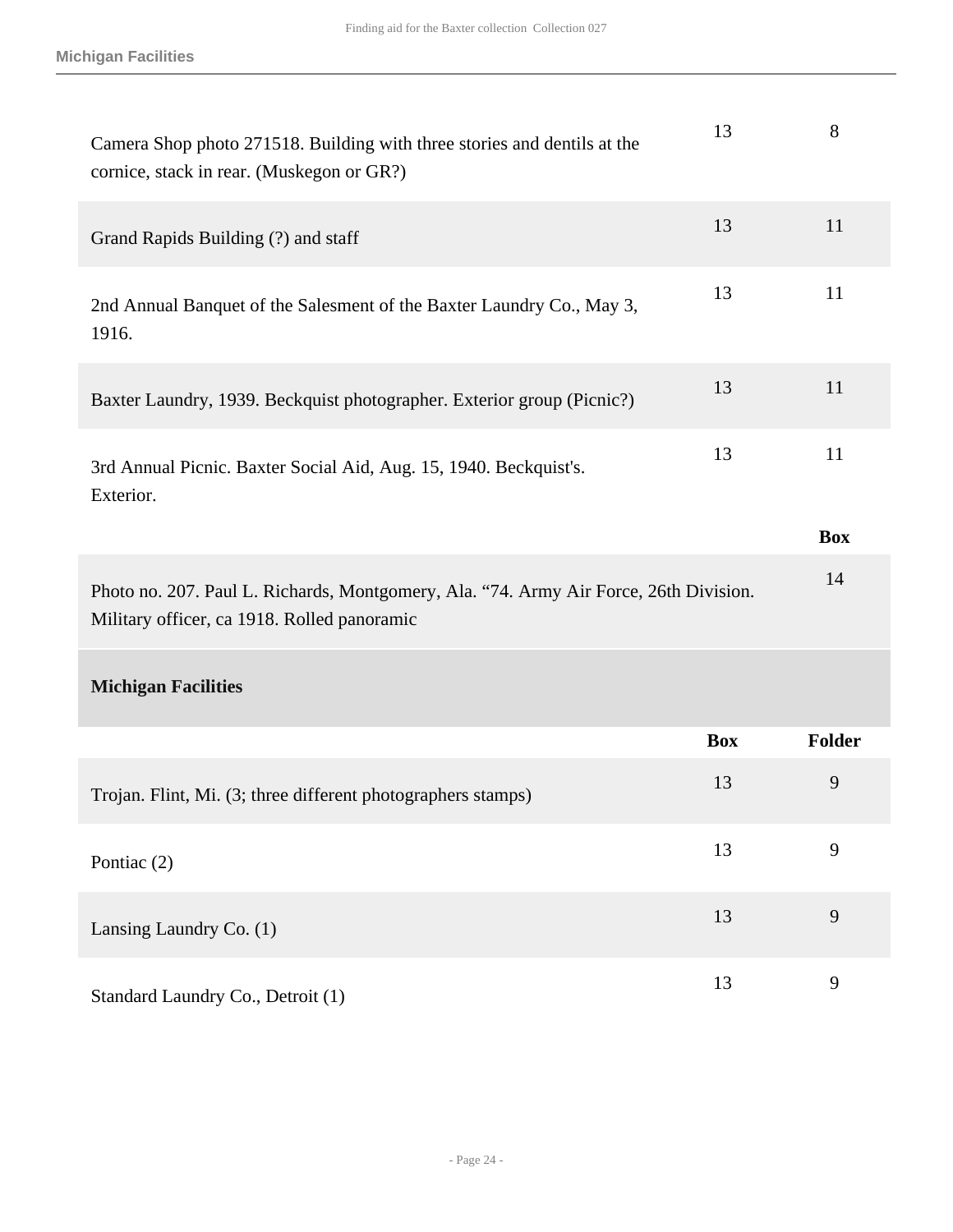| Federal Laundry, Detroit (1)                                | 13         | 9      |
|-------------------------------------------------------------|------------|--------|
| Bay City                                                    | 13         | 9      |
| Baxter Launderers and Cleaners, Kalamazoo (1)               | 13         | 9      |
| <b>Out of State facilities</b>                              |            |        |
|                                                             | <b>Box</b> | Folder |
| Fame Laundry Co., Harrisburg                                | 13         | 10     |
| Fame Laundry Co., Covington, Kentucky (Cincinnati Division) | 13         | 10     |
| Keese Laundry, Chicago Division                             | 13         | 10     |
| South Shore Wet Wash, Chicago Division                      | 13         | 10     |
| Baxter Cleaners, Chicago Division                           | 13         | 10     |
| Quality Laundry Service, Milwaukee, Wis.                    | 13         | 10     |
| New Way Service Co., Milwaukee, Wis.                        | 13         | 10     |
| Beaver Falls. Partial View of Engine Room                   | 13         | 10     |
| Toledo Laundry Co. Exterior                                 | 13         | 10     |